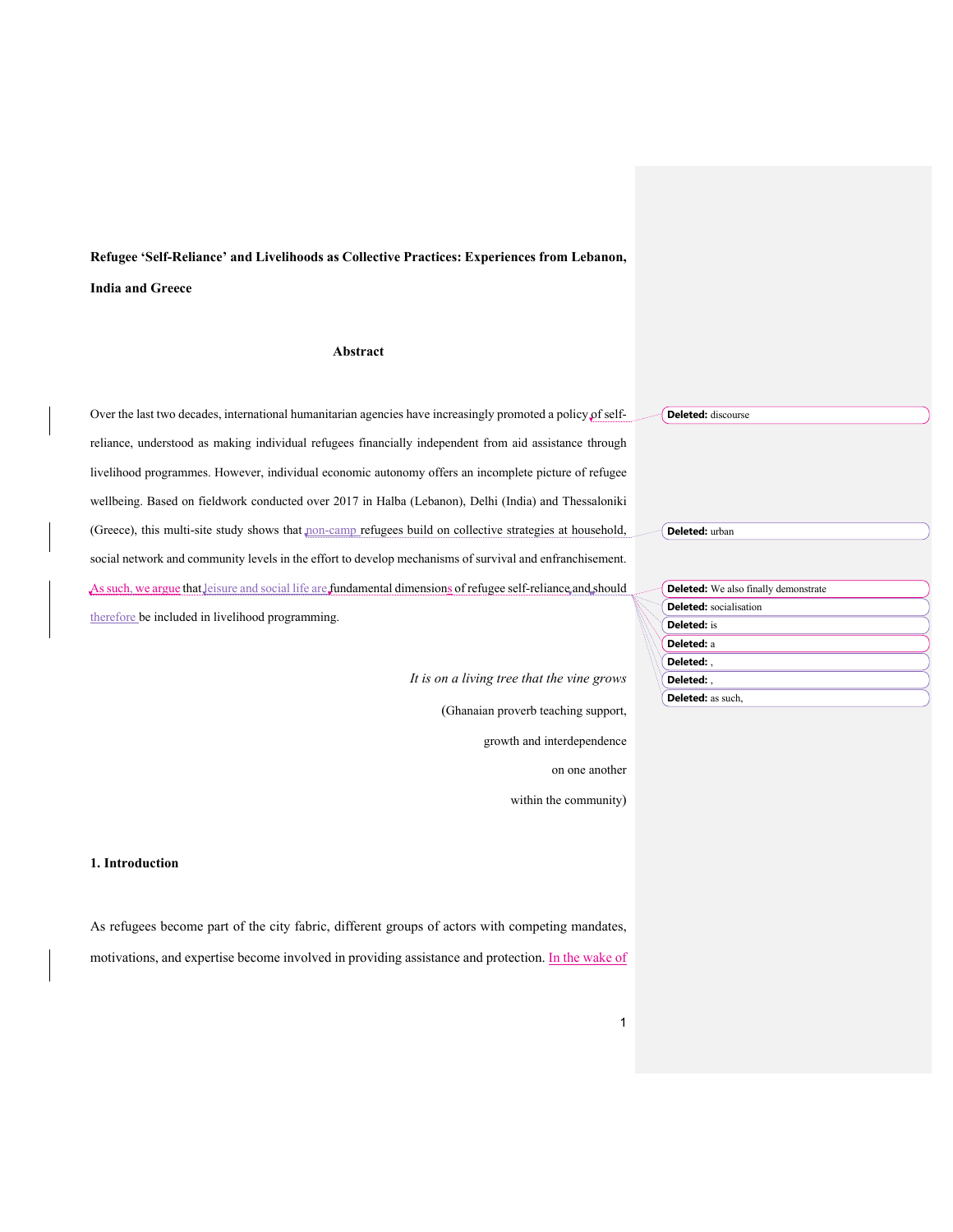crises, governments  $\frac{1}{x}$  particularly local authorities  $\frac{1}{x}$  and humanitarian organisations often expand their services or create new ones to address the needs of the new population. The nature of these services shifts depending on location and the prevailing ideologies around care and responsibility at the time. Since the late 1990s, the global refugee regime, created to assist crisis-affected populations, has shifted from a "maintenance and care" approach to refugee support - exemplified by refugee camp settings  $\epsilon$  towards building self-reliance capacity and resilient livelihoods in humanitarian programming.<sup>1</sup> These latter approaches are particularly favoured by organisations working in urban environments, where refugees are expected to provide for themselves as autonomous individuals in host societies  $\frac{1}{2}$  something which, paradoxically, even local people struggle to achieve,<sup>2</sup> Moreover, in these dominant development and humanitarian frameworks, while host communities are normally understood to survive and thrive on the basis of multiple dependencies at a household and community level, refugees and the urban poor are often expected to develop adaptive, individual self-reliance within the confines of basic needs $3 -$  and, for many refugee groups, without legal status.<sup>4</sup> For instance, UNHCR views refugee integration into the host country labour market as the primary means for urban refugees to work towards self-reliance, even when there is no legal right for refugees to work.<sup>5</sup>

This approach is often individualised, as organisations seek to enhance individual refugees' skill sets to make them more "employable" in host markets, and reduce their dependency on aid. Even though long-term UNHCR programmes  $do$ , in certain circumstances, provide large families with a special allowance, <sup>11</sup> the individual-centered logic still prevails. As a result, collective ways that refugees might seek to cope with everyday hardships remains unheeded.

In this article, we explore the implications of this policy-practice disconnect by tracing the trajectories of the dominant self-reliance policy discourse, and its (dis)connections with ground

| Deleted: G                                                                                                                                                                                                                                                                                                                                                                                                                                                                                                                      |
|---------------------------------------------------------------------------------------------------------------------------------------------------------------------------------------------------------------------------------------------------------------------------------------------------------------------------------------------------------------------------------------------------------------------------------------------------------------------------------------------------------------------------------|
| Deleted: -                                                                                                                                                                                                                                                                                                                                                                                                                                                                                                                      |
| Deleted: -                                                                                                                                                                                                                                                                                                                                                                                                                                                                                                                      |
| Deleted: .                                                                                                                                                                                                                                                                                                                                                                                                                                                                                                                      |
| <b>Deleted:</b> in the wake of crises,                                                                                                                                                                                                                                                                                                                                                                                                                                                                                          |
| Deleted:                                                                                                                                                                                                                                                                                                                                                                                                                                                                                                                        |
| <b>Deleted:</b> meant                                                                                                                                                                                                                                                                                                                                                                                                                                                                                                           |
|                                                                                                                                                                                                                                                                                                                                                                                                                                                                                                                                 |
| Deleted: -                                                                                                                                                                                                                                                                                                                                                                                                                                                                                                                      |
| Deleted: focused                                                                                                                                                                                                                                                                                                                                                                                                                                                                                                                |
| Deleted: o                                                                                                                                                                                                                                                                                                                                                                                                                                                                                                                      |
| <b>Deleted:</b> while                                                                                                                                                                                                                                                                                                                                                                                                                                                                                                           |
| <b>Deleted:</b> that                                                                                                                                                                                                                                                                                                                                                                                                                                                                                                            |
| <b>Deleted:</b> in dominant development and humanitarian<br>frameworks,                                                                                                                                                                                                                                                                                                                                                                                                                                                         |
| Deleted:                                                                                                                                                                                                                                                                                                                                                                                                                                                                                                                        |
| <b>Deleted:</b> Nonetheless, some refugee "self-made" practices,<br>such as self-settlement, have turned out to be successful and<br>more suitable to the host country's political economy.                                                                                                                                                                                                                                                                                                                                     |
| <b>Deleted:</b> Such a policy shift in expectations of refugee<br>autonomy has gone hand-in-hand with an increasing focus in<br>academia on non-camp "solutions" to the refugee "problem"<br>of humanitarian assistance dependency. <sup>6</sup> Against this<br>backdrop, the self-reliance programme approachstrategy<br>championed by aid actors focuses on developing and<br>strengthening the livelihoods of refugees and on reducing<br>their vulnerability and long-term reliance on assistance other<br>than their own. |
| <b>Deleted:</b> highly                                                                                                                                                                                                                                                                                                                                                                                                                                                                                                          |
| <b>Deleted:</b> seeking                                                                                                                                                                                                                                                                                                                                                                                                                                                                                                         |
| <b>Deleted:</b> refugees                                                                                                                                                                                                                                                                                                                                                                                                                                                                                                        |
| Deleted: .                                                                                                                                                                                                                                                                                                                                                                                                                                                                                                                      |
| Deleted: .                                                                                                                                                                                                                                                                                                                                                                                                                                                                                                                      |
| Deleted: 9                                                                                                                                                                                                                                                                                                                                                                                                                                                                                                                      |
| <b>Deleted:</b> which is problematic in a number of ways - not<br>least because the same broad framework is de-contextualised<br>and often applied to quite diverse situations. <sup>10</sup>                                                                                                                                                                                                                                                                                                                                   |
| <b>Deleted:</b> tend to                                                                                                                                                                                                                                                                                                                                                                                                                                                                                                         |
| <b>Deleted:</b> in the three countries of study and beyond,<br>counting individuals in households and family units in a bid<br>to assess social and economic vulnerability still unravels an                                                                                                                                                                                                                                                                                                                                    |
| Deleted: their                                                                                                                                                                                                                                                                                                                                                                                                                                                                                                                  |
| <b>Deleted:</b> of coping                                                                                                                                                                                                                                                                                                                                                                                                                                                                                                       |
| Deleted: '                                                                                                                                                                                                                                                                                                                                                                                                                                                                                                                      |
| Deleted: at                                                                                                                                                                                                                                                                                                                                                                                                                                                                                                                     |
| <b>Deleted:</b> decontextualisation                                                                                                                                                                                                                                                                                                                                                                                                                                                                                             |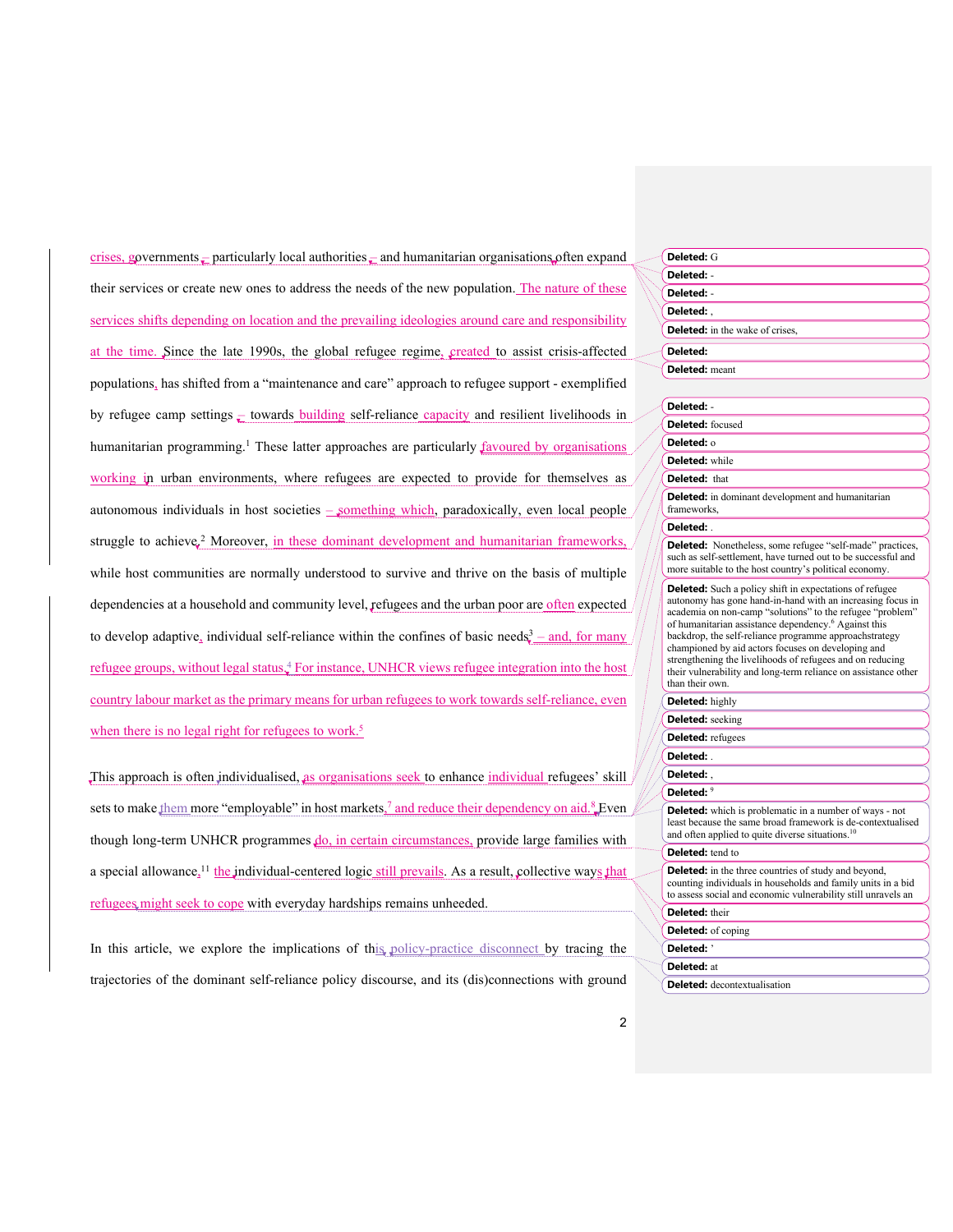realities in three very different contexts: Halba (Lebanon), Delhi (India) and Thessaloniki (Greece). Using empirical data from these three urban areas, we show that the core tenet of the dominant self-reliance discourse  $\frac{1}{x}$  individual economic autonomy  $\frac{1}{x}$  not only misses key ways that refugees survive and seek to make meaningful lives for themselves in urban environments, but it can also actively undermine refugee survival practices. Indeed, we will show how most of the survival mechanisms that refugees have been enacting prior to the arrival of international and national humanitarian agencies are actually developed on the basis of collective efforts and large networks which extend beyond family units  $\frac{1}{x}$  and with layers of social, cultural, and political activity, as well as economic actions.

| Deleted: -              |                                                               |
|-------------------------|---------------------------------------------------------------|
|                         | <b>Deleted:</b> non-dependency on international aid           |
| Deleted: -              |                                                               |
| <b>Deleted:</b> complex |                                                               |
|                         | <b>Deleted:</b> safety nets and                               |
| services                | <b>Deleted:</b> such as generating income and accessing basic |
|                         | <b>Deleted:</b> in crisis-stricken areas                      |

#### **Deleted:** ¶

International humanitarian agencies problematically tend to capture self-reliance within "Livelihoods" programming, which is seen as a self-standing sector that should function according to predetermined goals - typically economic ones, such as a job and sustainable income. By doing so, the potential of socialisation leisure and social mingling in the everyday lives of refugees<sup>12</sup> to contribute to rehabilitation recovery and self-reliance aspirations is underestimated in humanitarian policy. And when collective wellbeing and social practices are addressed, it is whenLeisure has rather become a back-route to social cohesion and local stability through INGOs deal with the separate programmes of social cohesion and local stability.13 Sociological scholarship has long since emphasised the importance of learning new skills in relation to generating cohesion through the socialisation participation of the individual in social life, that is the turning from biological being into social being.<sup>14</sup>

**Deleted:** focusing on Lebanon, India and Greece

**Deleted:** I

**Deleted:** an

### **Deleted:** ¶

¶ Drawing on field research in Halba (Lebanon), Delhi (India) and Thessaloniki (Greece), we will

As a growing body of research highlights, market-based initiatives focusing on refugee adults are increasingly believed to mitigate (or even solve) humanitarian crises.15 Building on these debates and using a case study approach, this article intends to question the effectiveness of market-based formulas, proposing that economic self-reliance becomes an unachievable goal for humanitarian organisations when political and legal barriers restrict access to the formal labour market, and when the host country's political economy cannot structurally absorb new workforce. Moreover, in an effort to go beyond the acknowledgment of the diverse legal and material constraints that hamper self-sufficiency and self-recovery mechanisms in conditions of displacement in Lebanon, Greece and India, we seek to trace the disconnects between the enduring self-reliance policy discourse, and the ways in which self-reliance interventions by humanitarian actors or refugees themselves occur on the ground. In particular, we focus on the potential of leisure and social mingling in the everyday lives of refugees<sup>16</sup> to contribute to rehabilitation, recovery and self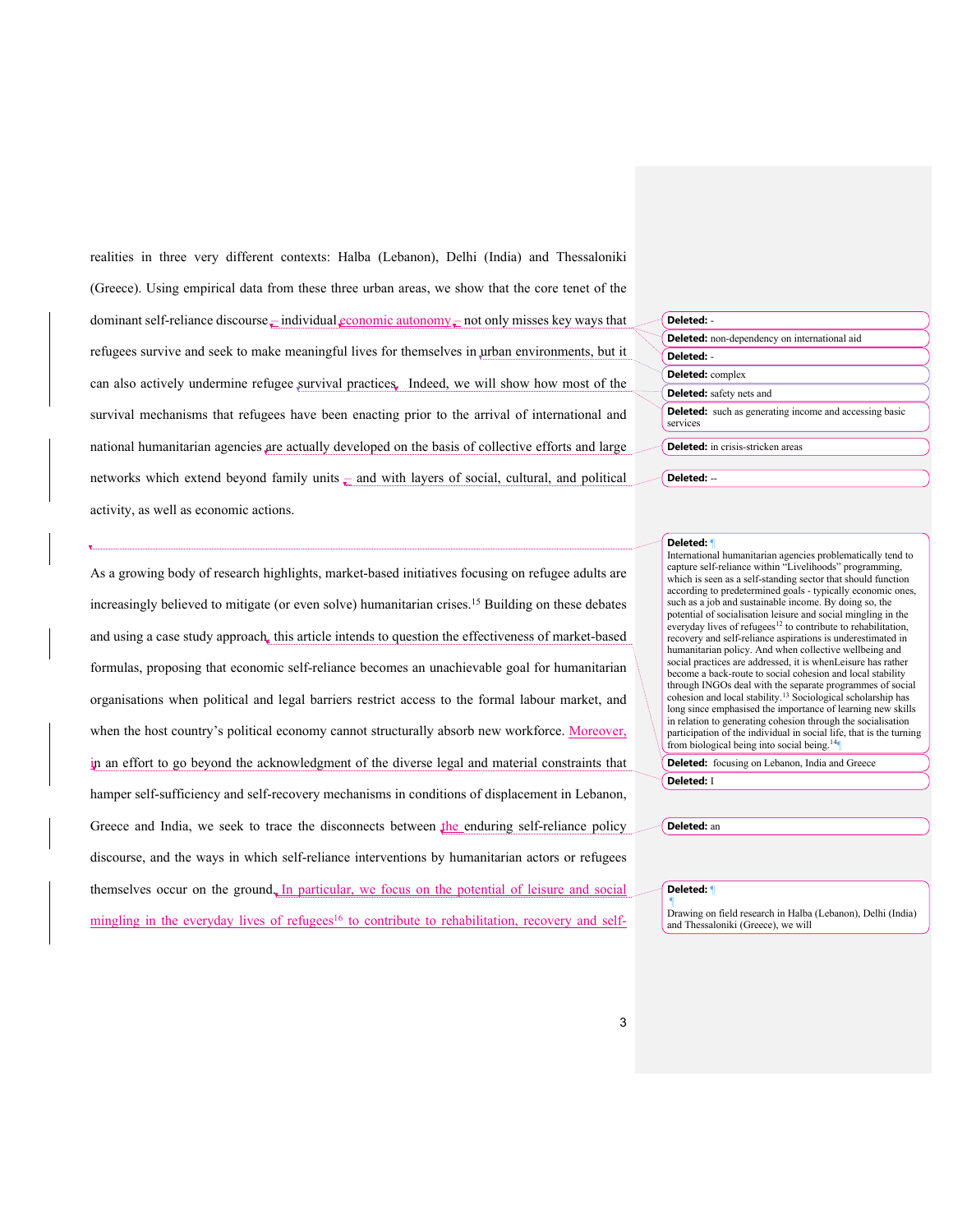reliance aspirations. Through this analysis, we aim to show how refugee self-reliance in the humanitarian framework is diversely understood and adopted in discourse and practice.

Lebanon, India and Greece are informed by field data collected during a yearlong networked research project exploring refugee self-reliance,<sup>17</sup> and were chosen for their diversity and the authors' networks on the ground. All three cities have different population numbers, significant histories of refugee hosting, but different legal regimes that recognise and protect (or not) refugees, as we shall explain shortly. While these three contexts diverge in the legal and political limits of refugee hosting, they also share similar tensions between humanitarian ambitions to enable refugee self-reliance and the limitations of those programmes. A comparison between them therefore provides useful insight into how these tensions replicate across diverse contexts.

In India, interviews were undertaken by XXX with 44 Rohingya refugees (who have arrived in India around 2012), 11 Afghan Christian refugees (who have arrived in the last decade),  $\frac{4}{3}$  Sikh Afghan refugees (who have been in India for several decades) and 12 NGO workers and UNHCR staff. Women participants make up just over a third of the Rohingya refugees interviewed, and none of the Afghan community, due to the reluctance of many women to engage with the researchers and also due to male community leader gatekeeping. In Lebanon interviews were undertaken by XXX in February and March 2017 with 19 key informants over a period of one month: 4 Lebanese residents (2 males and 2 females), 5 Syrian refugees (all females, from different age groups) who have arrived in Lebanon after 2011, 4 city authorities - namely the mayor, the deputy mayor, the governor of the district of Akkar (*mohafez*) and one *mukhtar* (a central state official) - and 6 local aid workers (4 females and 2 males) from 5 international NGOs

|                       | <b>Deleted:</b> The three countries, while                                                                                                                           |  |
|-----------------------|----------------------------------------------------------------------------------------------------------------------------------------------------------------------|--|
|                       | <b>Deleted:</b> presenting diverse                                                                                                                                   |  |
|                       | <b>Deleted:</b> in the local                                                                                                                                         |  |
|                       | <b>Deleted:</b> accommodation of refugees                                                                                                                            |  |
|                       | <b>Deleted:</b> highlight th                                                                                                                                         |  |
| Deleted: e            |                                                                                                                                                                      |  |
| <b>Deleted:</b> the   |                                                                                                                                                                      |  |
|                       | <b>Deleted:</b> humanitarian                                                                                                                                         |  |
|                       | Deleted: ¶                                                                                                                                                           |  |
|                       | <b>Deleted:</b> These studies are informed by field data collected<br>during a yearlong networked research project exploring<br>refugee self-reliance. <sup>18</sup> |  |
|                       | <b>Deleted:</b> 55 key informants: 33                                                                                                                                |  |
| Deleted:              |                                                                                                                                                                      |  |
|                       | <b>Deleted:</b> six years ago                                                                                                                                        |  |
| Deleted: 9            |                                                                                                                                                                      |  |
| Deleted: over         |                                                                                                                                                                      |  |
| Deleted: 2            |                                                                                                                                                                      |  |
| <b>Deleted:</b> three |                                                                                                                                                                      |  |
| Deleted: 1            |                                                                                                                                                                      |  |
| Deleted:              |                                                                                                                                                                      |  |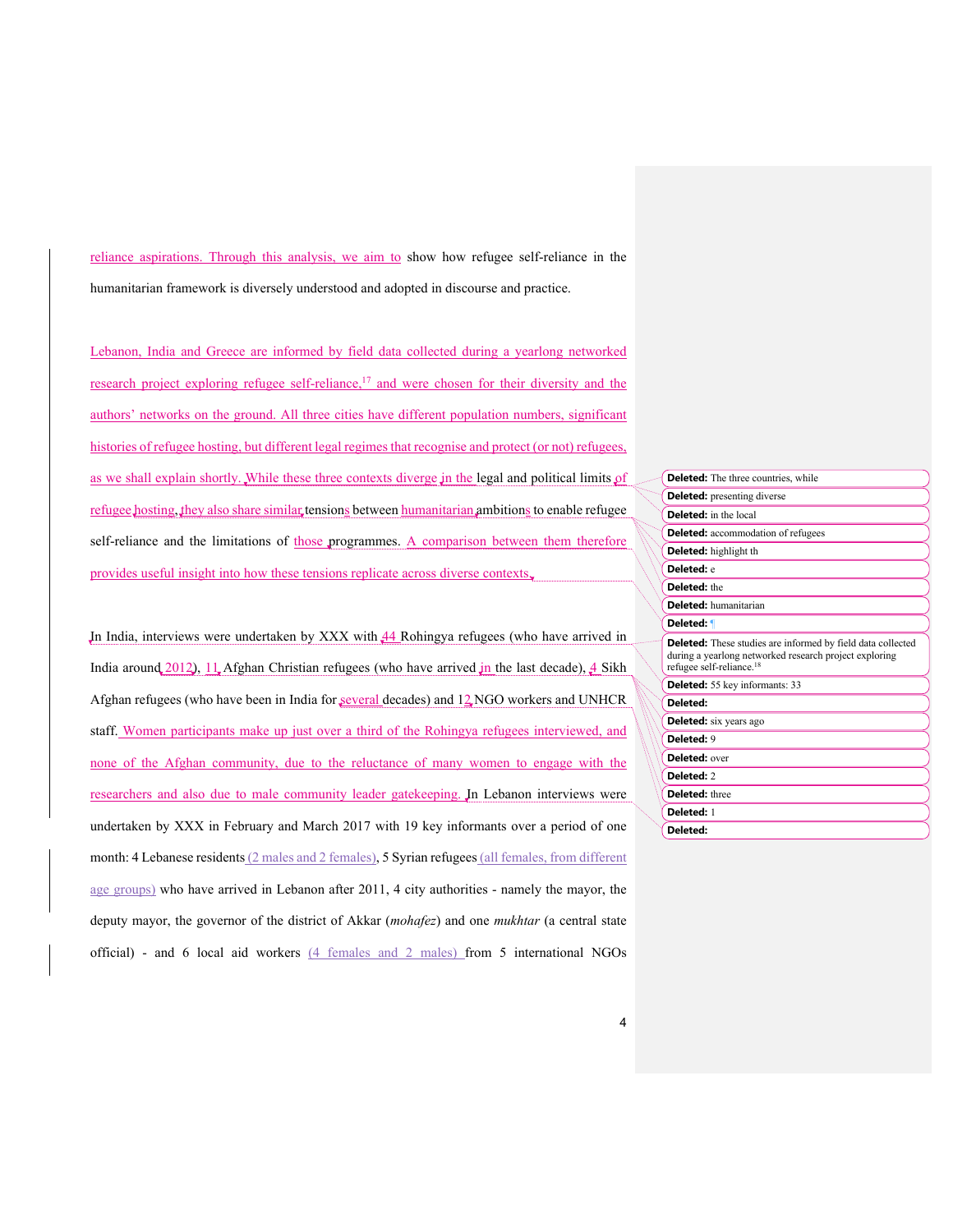implementing livelihoods programmes in Halba. The Thessaloniki study was conducted by XXX with 8 refugees, workers from 4 different local NGOs, 3 UN officials, and 2 local government employees. Although awareness of gender and age were key considerations in participant sampling, given the demographics of those engaging in the solidarity initiatives during the time of research, findings are more representative of male refugee experiences.

The paper will begin by analysing the concept of self-reliance as it has evolved in recent humanitarian policy and academic debate. We will then introduce in more detail the three case study areas, briefly framing the legal and political environments that inhibit the development of the refugee-as-economic-citizen. This will be followed by the analysis and discussion, where we will comparatively examine the social dimension of livelihoods and occupation, with leisure emerging as important, but often unintended, consequences of humanitarian "self-reliance" programming. As will be evident, our refugee interviewees in Lebanon, India and Greece understand "self-reliance" collectively at the levels of household and wider networks of shared interests. This should encourage contemporary scholars to carefully consider the choice of the unit of study, either the individual, the family, or the household.

### **2. Opening the Pandora's Box of Refugee 'Self-Reliance'**

The idea of 'human security' - an approach introduced in the 1994 global Human Development report<sup>19</sup> - shifts the focus from the state to the individual,<sup>20</sup> and from geopolitics to biopolitics. Consequently, the mission to save lives and alleviate suffering during protracted crises has increasingly entailed the goal of making individuals self-reliant. In this framework, the currently

**Deleted:** using semi-structured and unstructured interviews across a range of actors in the context: refugees and migrants – both those receiving support from humanitarian NGOs and UNHCR, and those without support; locals, including from a variety of civil society and solidarity actors; actors across a variety of functions at UNHCR, INGOs and Greek NGOs; as well as at the Municipality of Thessaloniki. More specifically, interviews have been conducted with 8 refugees, workers from 4 different local NGOs, 3 UN officials, and 2 local government employees.

**Deleted:** It was not possible to verify interviewees' eligibility for refugee status beyond their stated nationality, and as such, the term 'refugee' is not used in a strict legal sense. It is also used to refer to those in the process of seeking asylum who had yet to receive refugee status.

**Deleted:** and socialising

**Deleted:** While **Deleted:** t

| Deleted:                                      |  |
|-----------------------------------------------|--|
| <b>Deleted:</b> entails                       |  |
| <b>Deleted:</b> the idea of a future built on |  |
| <b>Deleted:</b> resilient and                 |  |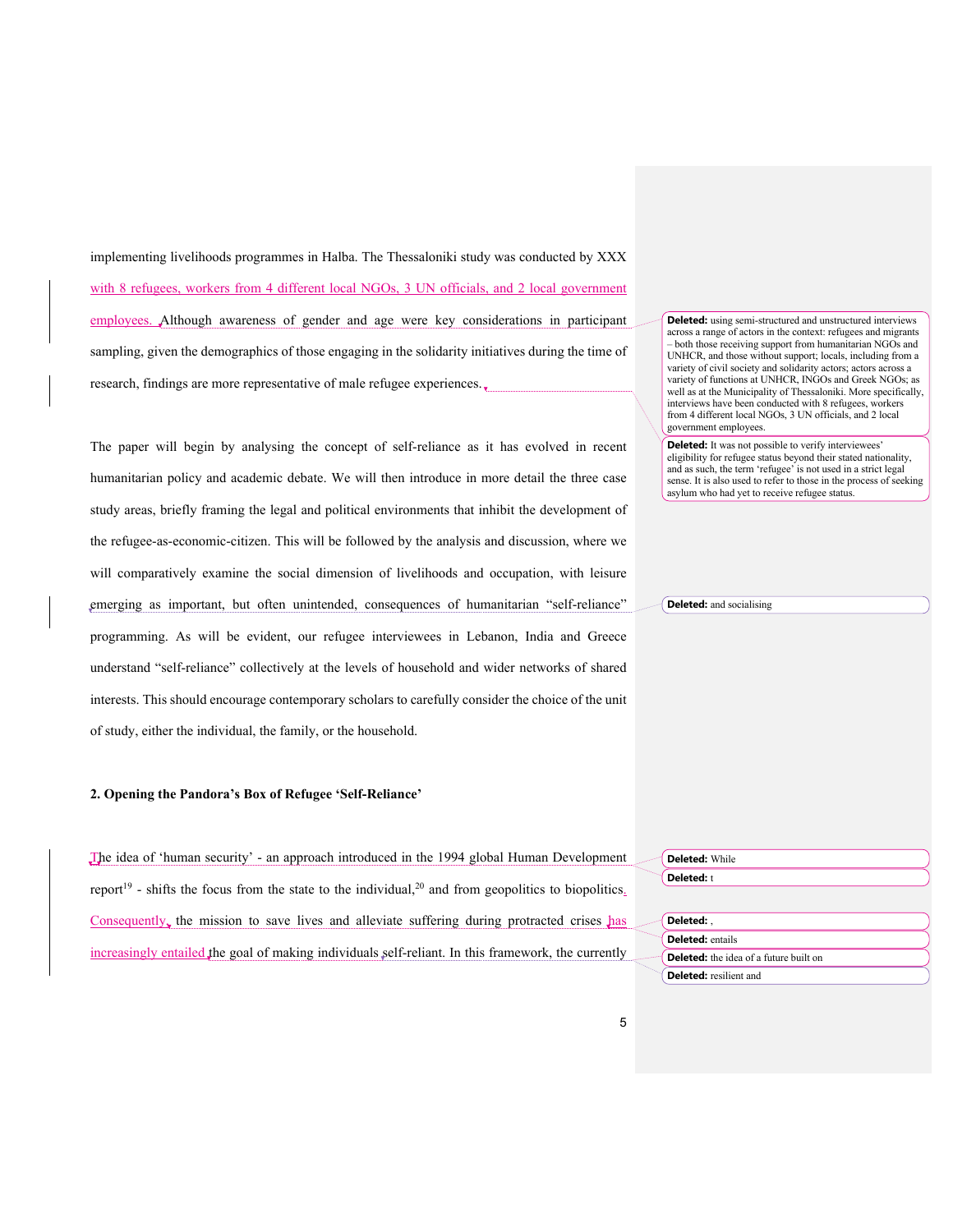popular vision of resilient livelihoods fits neoliberal models of governance, which offer space for the development of individual capacities and resources, while decreasing welfare provision and assistance.<sup>21</sup> In the same vein, the scholarly trend, which seeks to re-consign agency to refugees in the wake of a longstanding humanitarian process of de-humanisation, de-subjectivisation and dehistoricisation,<sup>22</sup> corroborates the dominance of the neoliberal frame of individual responsibility and self-empowerment.

A combination of protracted humanitarian crises, funding limitations, and attempts at preventing beneficiary dependency have led NGOs and UN agencies to adopt refugee self-reliance as a key programming objective. Self-reliance is framed by UNHCR23 on its website as "The social and economic ability of an individual, household, or community, to meet basic needs (including protection, food, water, shelter, personal safety, health, and education) in a sustainable manner and with dignity". Considering the way this concept has been operationalised, the UNHCR selfreliance strategy (SRS) implied the need to empower refugees and hosts to support themselves; and, secondly, to establish mechanisms that would ensure integration of services for the refugees with those for the nationals.<sup>24</sup> However, the SRS has historically proved the limitations of the UNHCR definition, implementation, and expectation.25 In this framework, the unprecedented emphasis on "solutions" to refugee care in a host environment is posited as market-based: refugees must be given work opportunities, or, otherwise, they need to be trained to access local markets. Higher purchasing power leads, it is assumed, to meeting basic needs and, over the longer term, to socio-economic security and stability, which is a key interest of host governments.

In our study, it is particularly relevant that the shift from assistance to self-reliance<sup>26</sup> has become of increasing importance in the case of urban refugees. Indeed, with assistance being provided in city spaces, the self-reliance programming approach affects the local economy by providing new **Deleted:** intends

**Deleted:** the extent that they would be able to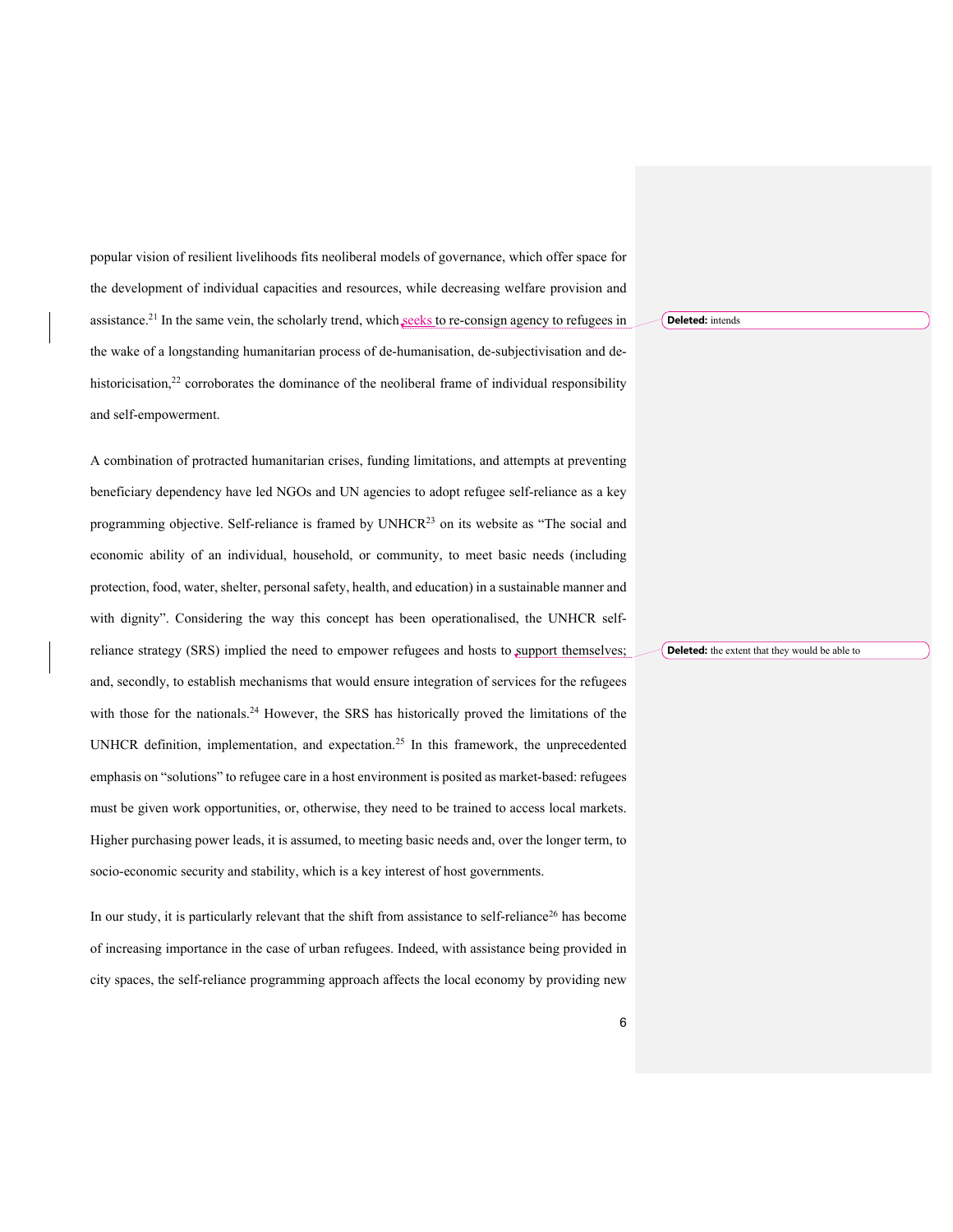human capital and transnational connections, as much as more competition with local labour. The structural constraints posed by host environments are increasingly evident, ranging from legal frameworks which do not provide refugee status recognition and work permits in some employment sectors, to the lack of work opportunities.<sup>27</sup> These limitations are the main impediments to successful market-orientated livelihoods programming<sup>28</sup>. For example, although moving away from care and maintenance towards a more self-reliance-oriented model had been discussed at UNHCR since the late 1990s, the model of local settlement aiming to help refugees increase their livelihood through micro-credit, employment, and vocational training was only implemented in 2004 in Egypt.29

This disconnect between refugees' experiences of livelihoods programming and the official discourse of the UNHCR-started SRS has been diversely documented by experts and scholars.<sup>30</sup> However, self-reliance has survived as a key rhetoric of humanitarian actors and host governments due to macro-political reasons which complexly intertwine with the more intimate ones:

"Self-reliance brings benefits to all stakeholders. For host states, self-reliant refugees contribute to the sustainable social and economic development of the country and have the potential to attract additional resources which also benefit host communities.

For the international and donor community, the achievement of self-reliance reduces the need for open-ended relief assistance… For refugees, it helps them re-gain better control of their lives, provides greater stability and dignity, and may help them become 'agents of development' ".<sup>31</sup>

**Deleted:** and the realisation of economic self-reliance

**Deleted:**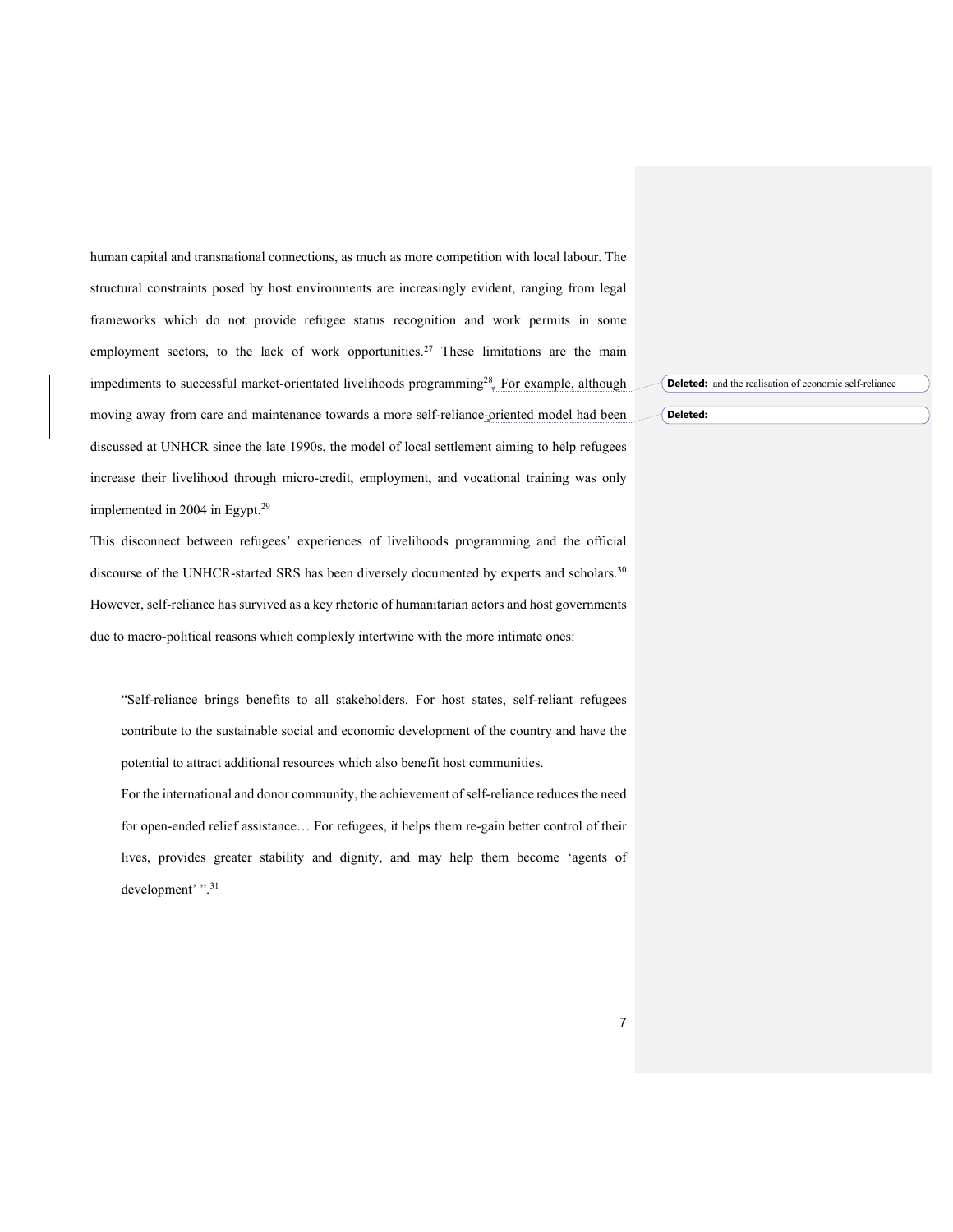As it is evident in the statement above, self-reliance has been exclusively discussed in positive terms. Conversely, in the SRS implemented by UNHCR in Uganda, for refugees, self-reliance meant food reductions, therefore perceived negatively<sup>32</sup> also due to the fear of losing access to assistance regimes. Likewise, our case studies conducted in Lebanon, India and Greece will show how livelihood programmes are often unable to build refugee access to resources and socioeconomic capacities, being unable to build on previous coping mechanisms. In these case studies we examine the ways in which the self-reliance formula shifted the responsibility from governments and NGO agencies to individual refugees and households, preparing the ground for a progressive withdrawal of assistance. This indeed happens in the wake of the constraints facing UN agencies and INGOs (Eg. Unpredictable budget shortfalls and chronic underfunding by Western donors to refugee crises). In this framework, in addition, legal and political conditions often remain unaddressed and unchallenged by humanitarian agencies.

#### **3. Historical and legal backgrounds to the case studies**

#### 3.1 Halba

During the Syrian refugee flow into Lebanon from 2011 onward, Halba, the capital of the Akkar governorate (northern Lebanon), became one of the main destinations. While Akkar numbers 350,000 Lebanese inhabitants, 250,000 Syrian refugees have registered with UNHCR from 2011. Halba has a population of 27,000 local residents and 17,000 refugees, and Syrian nationals mostly reside in informal tented settlements (ITS) built on empty pieces of land on the side of public roads, rent out apartments, or occupy empty depots.

| <b>Deleted:</b> and eschewed by them |                                                                  |  |
|--------------------------------------|------------------------------------------------------------------|--|
|                                      |                                                                  |  |
|                                      | <b>Deleted:</b> humanitarian                                     |  |
| long run                             | <b>Deleted:</b> and can even undermine refugee capacities in the |  |
|                                      | <b>Deleted:</b> humanitarian                                     |  |

**Deleted: Case studies**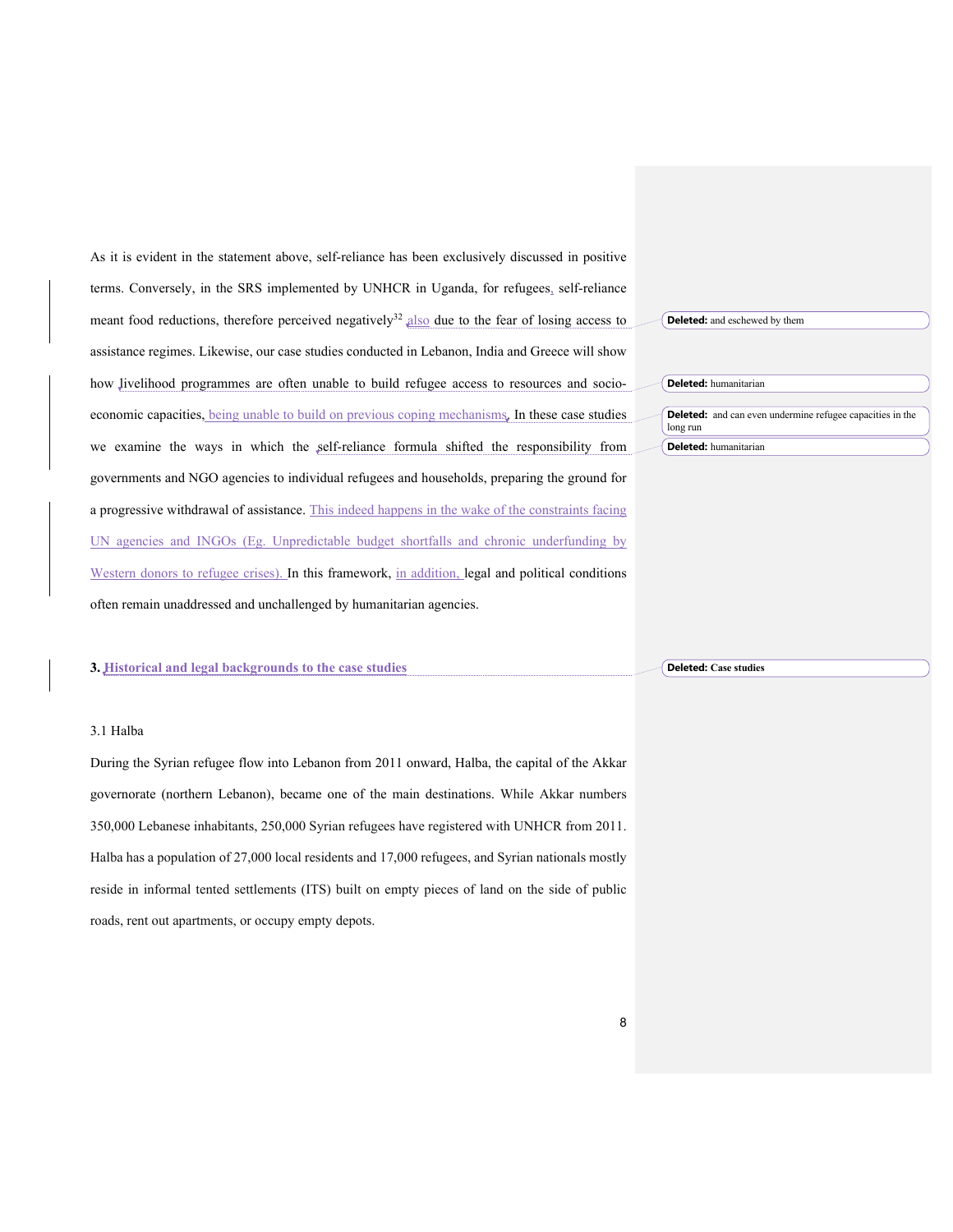Since Lebanon is a "transit country", not being a signatory to the 1951 Refugee Convention and the 1967 Protocol, displacement from Syria in Lebanon has not been regulated until October 2014, when the Lebanese government and the United Nations drafted a new decree for refugees. Whilst prior to the war and the influx of Syrian refugees into Lebanon local people used to better accept Syrian temporary menial labour,<sup>33</sup> their current permanent presence is instead rejected due to local infrastructures and labour markets increasingly put under pressure.

Since 2014, Syrian nationals have no longer been allowed to enter Lebanon out of humanitarian reasons, but only for reasons connected to business and trade, or when they hold 1,000 USD and a hotel reservation for a tourist visa, when they own assets in Lebanon themselves, $34$  or when sponsored by a Lebanese employer (*kafala* system). Moreover, since 2015, UNHCR stopped registering refugees from Syria and even de-registered a relatively large number, in order to comply with the Lebanese government's decree. In more detail, UNHCR deregistered over 1,400 Syrian refugees who had arrived in Lebanon after 5 January 2015.<sup>35</sup> Since then, refugees from Syria can only be "recorded", which implies protection, service provision, and even resettlement in a third country for the displaced but not the provision of documents proving one's own refugee status to the international community.

In June 2014, only Syrians from conflict-ridden areas bordering Lebanon would be allowed to enter the country.36 The legal constraints that Syrian refugees are faced with in today's Lebanon are not limited to entry regulations. Indeed, the General Security regulations now require the refugee's residency renewal every six months for a USD 200 fee, also for those who registered with UNHCR.<sup>37</sup> This new regulation has led large numbers of Syrian nationals to lose their legal

**Deleted:** After the restrictions on entry for Palestinian refugees from Syria in 2013, **Deleted:** i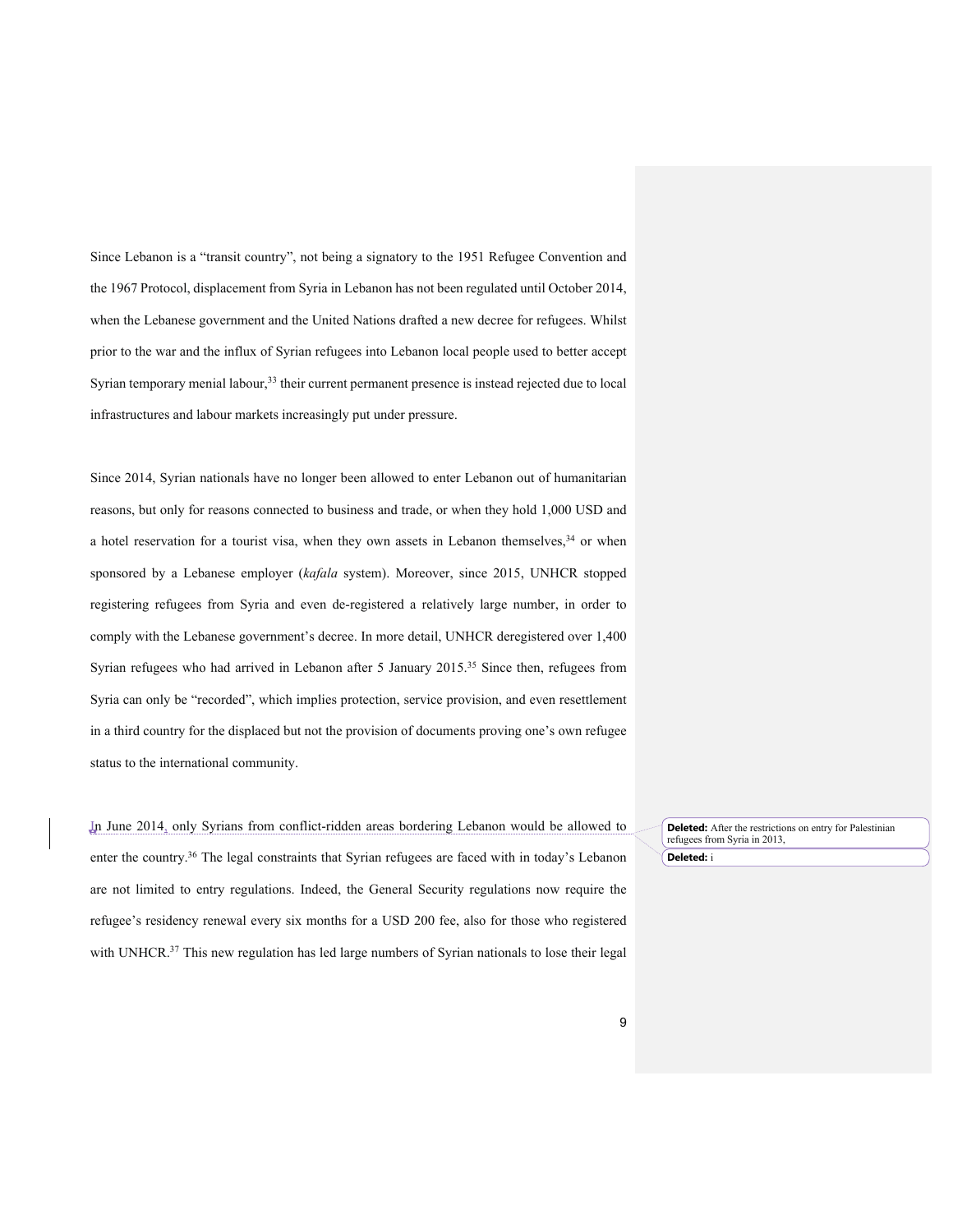status in Lebanon, as unable to pay the fee. Their illegal status also prevents them from opening a bank account, enrol in public schools, and own properties.

While until the summer 2016<sup>38</sup> refugees had to pledge that they would have not worked while in Lebanon to uphold their UNHCR-granted refugee status, they are currently not allowed to work in sectors other than environment, gardening, agriculture and construction. Nonetheless, they are unlikely to find a permanent source of income due to the limited local economy, and the unwillingness of Lebanese citizens to formalise refugee work, as the recruitment of foreigners is now capped, and, moreover, local employers do not desire to be under observation by the Lebanese General Security for hiring Syrian nationals. As a result, most refugees are doomed to exploitation, informal and temporary jobs.

### 3.2 Delhi

There are currently 208,571 refugees registered with UNHCR in India.<sup>39</sup> The majority of those registered are refugees from Tibet (108,005) and Sri Lanka (61,812) - these groups are officially recognised by the Government of India as refugees, and have historically been provided Registration/Refugee Certificates, which enable them to live and work in the country and avail certain services. The remainder fall within UNHCR's mandate and are a mix of refugees from Asia and further afield, including: Myanmar (21,442, primarily Rohingya and Chin refugees), Afghanistan (14,129 mixed Sikh, Hindu, Christian and Muslim refugees), and Somalia (964). 40 The majority of those under UNHCR's mandate live and work within Delhi, or the National Capital Region (NCR),. This concentration in/near the capital is partly due to UNHCR's location in Delhi, with status determination processes and humanitarian support requiring regular visits and

### **Deleted:** ,

**Deleted:** though the number of de facto refugees that have sought refuge and to make a life for themselves within India's borders is likely much higher, due to regional conflicts and political instability.

**Deleted:** extending to parts of Haryana, Rajasthan and Uttar Pradesh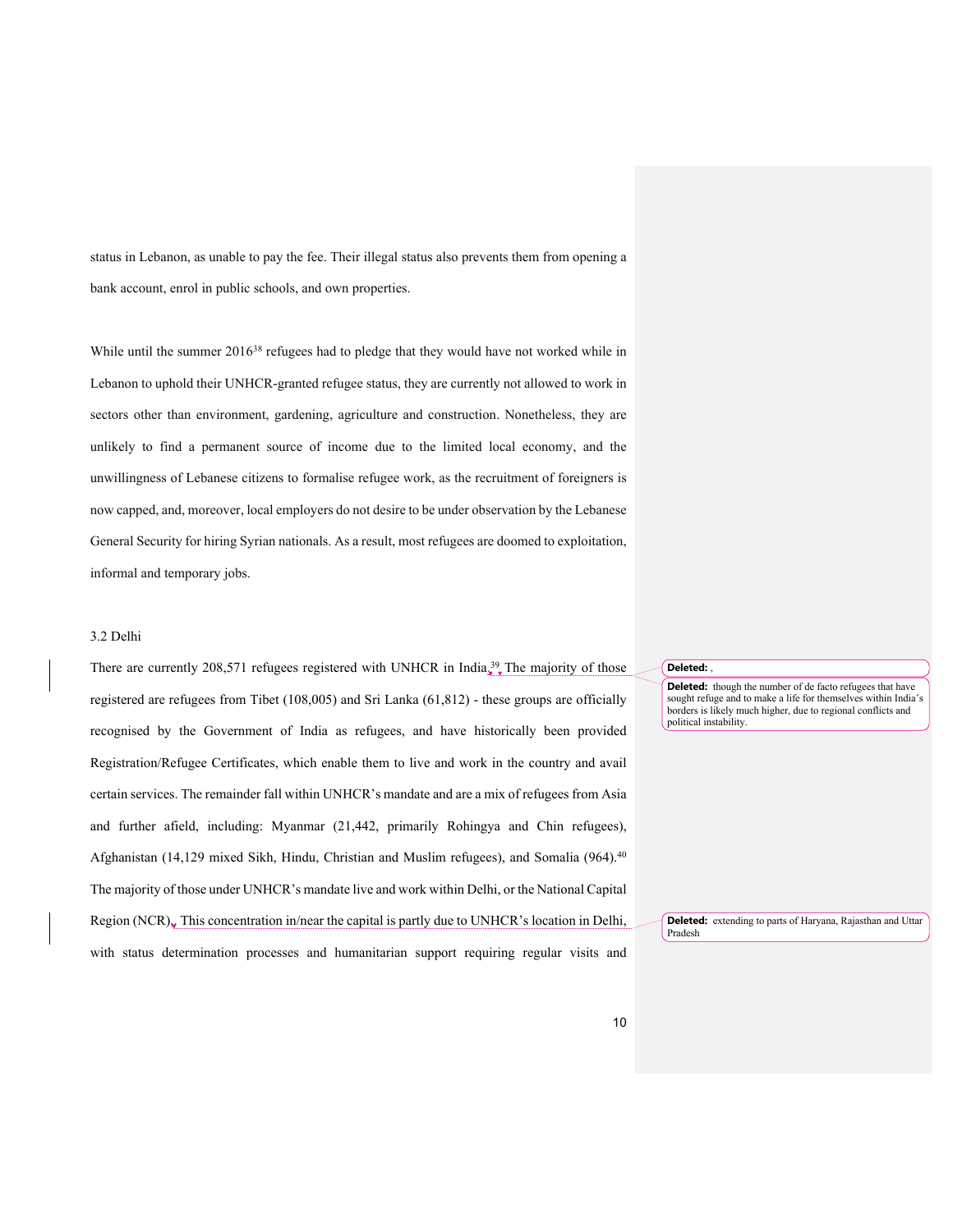**Deleted:** ¶

¶

assessments. At present India has no domestic laws that recognise refugees, and it is not signatory to the 1951 Refugee Convention or any regional frameworks. Thus, all are technically considered within the Foreigners Act of 1946 and Citizenship Act of 1955, just like any other category of foreigner.

For refugees to work legally in India and access academic institutions, they must have a Long-Term Visa (LTV), for which all mandated refugees are technically able to apply.41 However, refugees continue to face significant barriers to employment. Firstly, Refugee Certificates are not recognised documentation for employment in the formal economy, thus refugees are restricted to working within the informal economy, which is often low skill, insecure, and exploitation is rampant.42 Refugees face irregular opportunities, labouring without pay, unsafe working conditions and/or arbitrary dismissal. Secondly, many employers in the informal sector are now requesting Aadhaar Cards as mandatory for hiring. Aadhaar Cards are government-issued, biometric identification cards, which are currently voluntary but the Indian government are attempting to roll out as mandatory, to strengthen linkages between public sector and financial services - although refugees are not explicitly forbidden from registering for an Aadhaar card, and some have managed to procure them (legally and illegally), government guidelines are currently unclear as to whether Refugee Certificates are sufficient documents for registration. As such, officials are erring on the side of caution and refusing more often than not. Relatedly, refugees find it extremely difficult to open bank accounts without Aadhaar and with the majority of banks not viewing Refugee Certificates as sufficient documentation.

**Deleted:** There is currently an amendment to the Citizenship Act passing through Parliament - the Citizenship Amendment Bill, 2016 - which, if passed, offers the opportunity for some refugee groups to undertake an expedited application for citizenship. However, this Bill is exclusive on the basis of country of origin and faith identity, as it only applies to non-Muslim minorities from the neighbouring countries of Afghanistan, Bangladesh and Pakistan. Thus, while it will provide more secure settlement for *some* refugees in India and therefore opportunities for those refugees to pursue a meaningful life in Delhi - its exclusivity on the basis of ethno-religious identity is troubling for the wider refugee population. This is a subject to which we shall return shortly.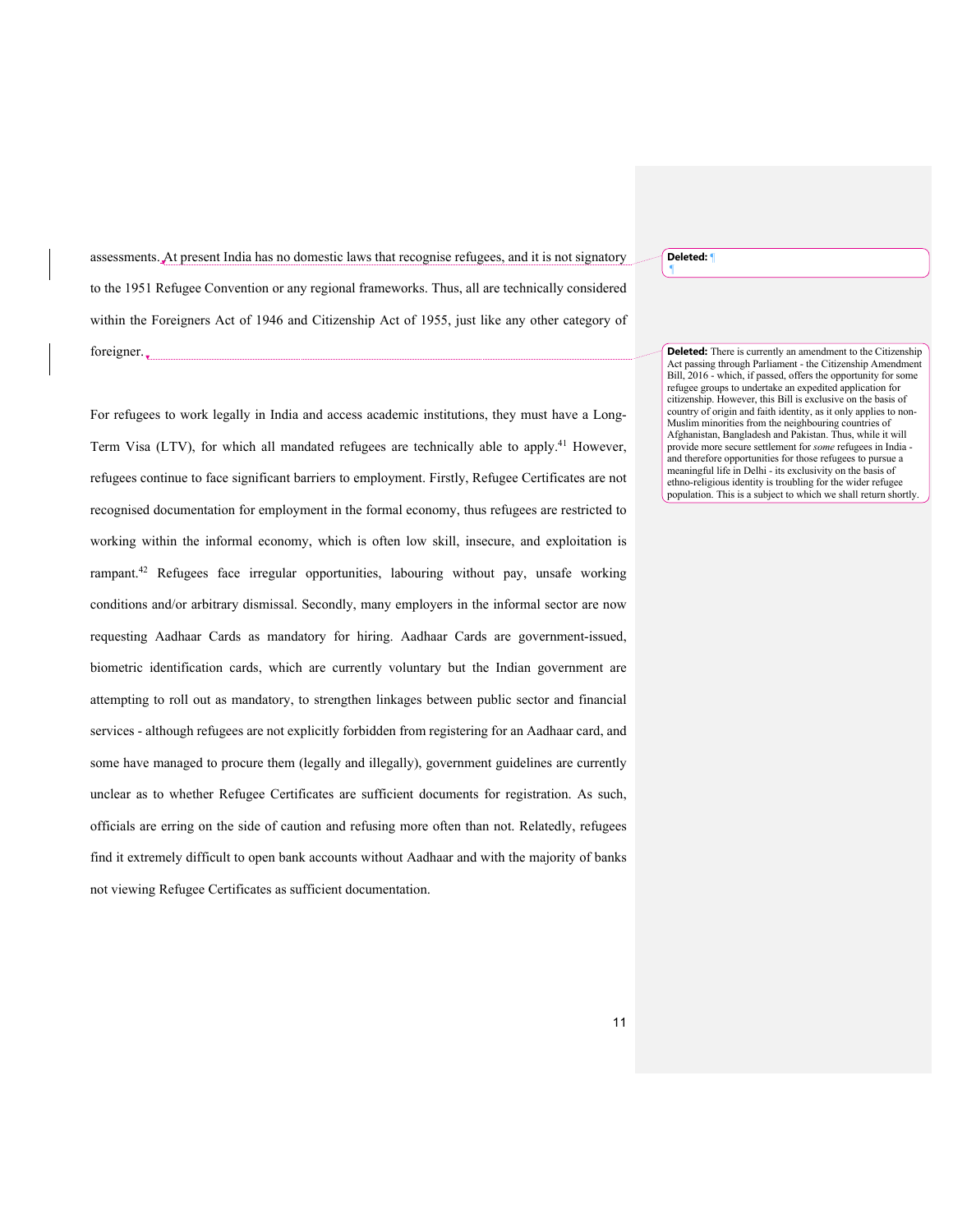UNHCR and its NGO implementing partners have, for several years, been running livelihoods programmes focused on augmenting refugee access to "the market".<sup>43</sup> In recent years, these programmes have undertaken skills assessments and training of UNHCR-referred refugees, identified market gaps and sought to place refugees within apprenticeships, with employers in fulltime jobs, or offered start-up enterprise grants for a small number of entrepreneurial individuals. These have met with limited success. In interviews, we spoke with some refugees who were unable to convert their trainings into meaningful employment, and others that had been trained in a skill - the assembly of lightbulbs, for instance - that turned out to be less-than-competitive in a saturated market. Of the 323 refugees that were offered job placement services by an NGO over 2015 and early 2016, only 50 were continuing in jobs by March 2016, and their average monthly salary was 10,000 Indian Rupees (approx. USD 150.00).44

#### 3.3 Thessaloniki

In recent times, Thessaloniki has attracted people escaping conflict, poverty and repression in a number of countries including Pakistan, Afghanistan, Iran, Iraq, Syria, occupied Palestinian territories, Nigeria, Algeria, and Congo. Following the arrival in Greece of approximately 124,000 refugees and migrants between January and July 2015, UNHCR declared a 'humanitarian emergency' in Europe, requiring 'an urgent Greek and European response'.<sup>45</sup> Many of these arrivals saw Greece as a country of transit; predominantly, they aimed to reach countries in Northern Europe. However, by May 2016, an estimated 28,726 refugees and migrants were stranded in formal and informal camps in Northern Greece following the closure the border with the Former Yugoslav Republic of Macedonia and the construction of fences/border control

**Deleted:** our

**Deleted:** For centuries, Thessaloniki has been a convergence point for refugees and migrants, which has shaped the city and enriched its cultural diversity. **Deleted:** the city

**Deleted:** the United Nations High Commissioner for Refugees…

**Deleted:** With 50,000 arrivals in July alone the UN stated there had been a '750% increase in the number of refugees and migrants from the same period in 2014'.46

**Deleted:** However, following the closure of Greece's Northern border with the Former Yugoslav Republic of Macedonia (FYROM), as well as the construction of fences and the heightening of other border control measures along other countries' borders, including Hungary and Austria – first to all those not of Syrian, Iraqi or Afghan nationality, in November 2015, and then to all refugees, in March 2016 – Northern Greece moved from a site of transit to one of containment. …

**Deleted:** B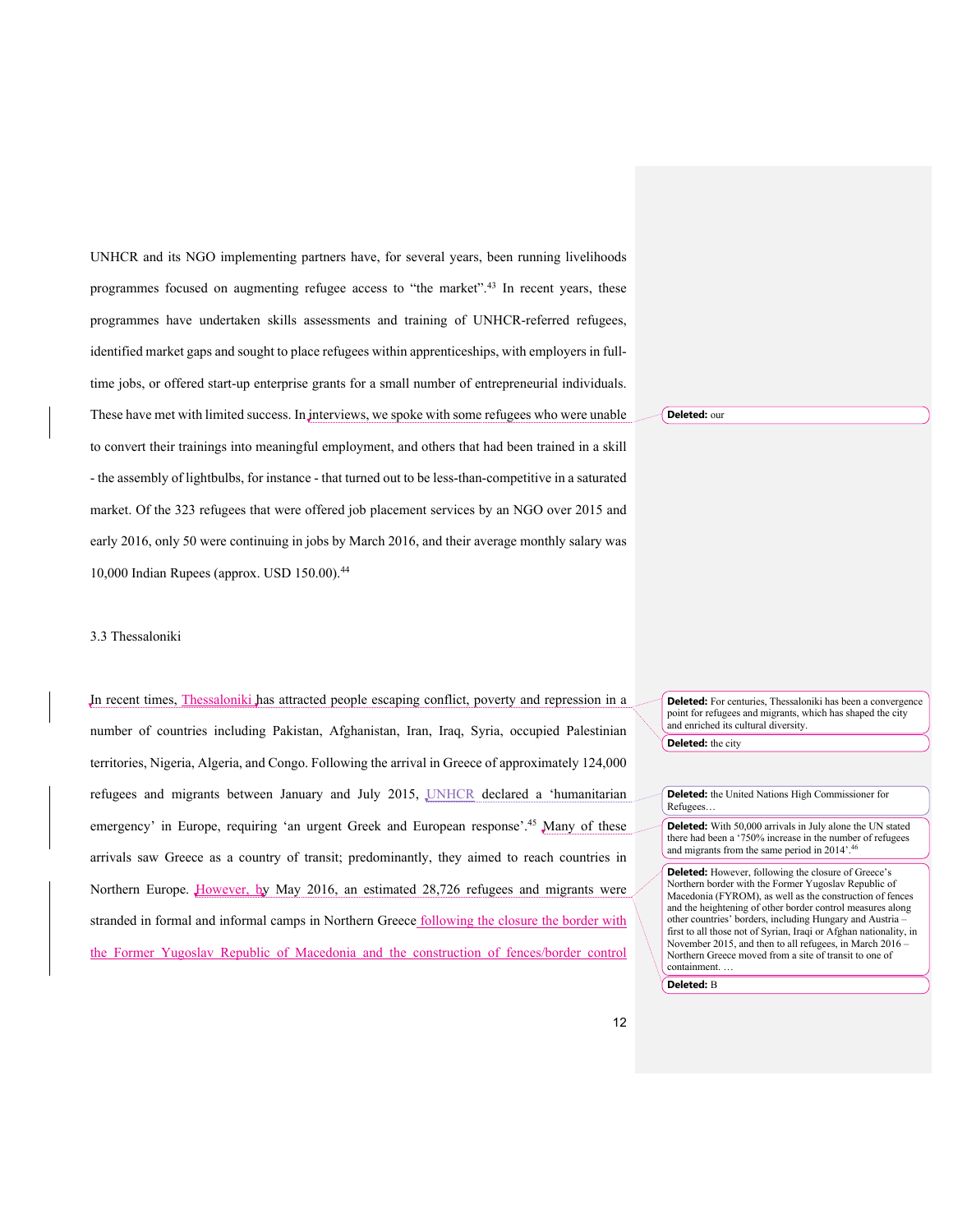measures along other countries' borders. It took the harsh winter weather of late 2016 to force a rapid change in strategy, with residents in uninhabitable camps being moved into urban accommodation – hotels and apartments – of which a significant proportion was in the greater area of Thessaloniki. In the context of increasingly tightened borders within the European Union and in surrounding countries, Thessaloniki's location also means it is currently one of a handful of urban hubs for refugees and migrants on the periphery of Europe.

**Deleted:** The initial humanitarian response, under the instruction of the Greek Government, and with the support of the Greek army, UNHCR, humanitarian NGOs and volunteers, was to house refugees in makeshift camps in disused, mostly ex-industrial, sites across Northern Greece – with Thessaloniki, which is an hour's drive from the Greece-FYROM border at Idomeni, as an administrative centre.

¶

Thessaloniki went from being predominantly a site of administration for the international response, with only local and national organisations predating the 'refugee crisis' supporting refugees in the city, to being itself a focus of programming by the international humanitarian response.

Most formal support by UNHCR and other international humanitarian NGOs is only available to people registered for resettlement under the EU Relocation Programme or considered 'vulnerable'.  $47$  The key factor for the provision of accommodation and other support by UNHCR is whether, based on their nationality, refugees fall under the EU Relocation Programme's criteria. Eligible nationalities are determined on the basis of EUROSTAT data for the previous quarter, whereby a nationality must receive an average recognition rate in recipient countries of 75% or greater, which, in the context of Thessaloniki essentially applies only to Syrians. Since refugees in the city do not have the right to work formally until they receive refugee status, and even then, very few opportunities exist, both informal-market and non-monetary forms of self-support – like food recycling and squatting – play a key role for a significant number of refugees and migrants supporting themselves in the city. A number of complementary autonomous collective activities of local residents and refugees have provided a number of services as well as opportunities for leisure, learning, building of social networks, and participation in decision-making.

**Deleted:** socialisations, involving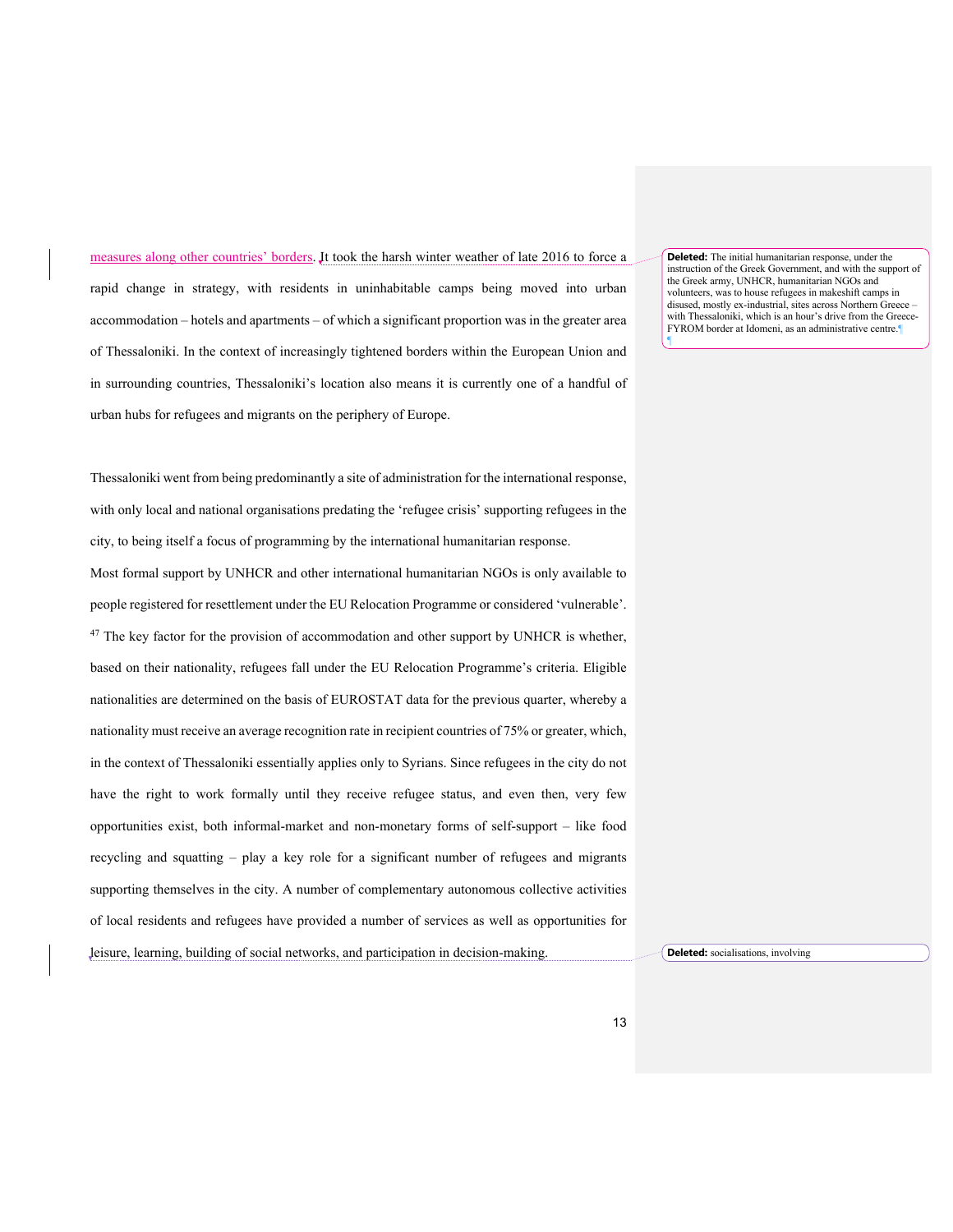### **4 Analysis and discussion**

# 4.1 The disconnect between policy and practice

Our field research indicates that vocational trainings in Halba, Delhi and Thessaloniki have little impact on refugee economic self-reliance due to legal and political barriers but also lack of demand in these local markets. For example, Rohingya refugees trained in light bulb assembly in Delhi by an NGO partner of UNHCR found themselves with a new skill but few job opportunities, partly due to the fact that the market has become oversaturated with a cheap supply of LED light bulbs in the last few years. The type of scenario is exacerbated by two factors. The first is the tendency of aid organisations to try to fit refugee labour into market gaps - i.e. to "train" refugees in skills the market "demands" in a given moment.<sup>48</sup> This leaves refugees, particularly those trained for low-skill jobs, open to market fluctuations and the negative impacts of demand and supply economics. In a market such as in India, with a huge over-supply of low-skilled labour, local and migrant hands are very easily turned towards the demands of the moment and the increased competition decreases opportunities and depresses wages. While the Rohingya refugees were willing to work for less and found limited opportunities, Afghan refugees - accustomed to Afghanistan market prices - were frustrated with what they felt were unlivable wages. As one NGO manager explained: 'In the [Indian] job market you will find a lot of highly qualified pool of labour very cheap. The Afghans cannot match. Afghanis expect, if someone is a graduate, they will expect more, 30% more than Indians willing to do the same job'.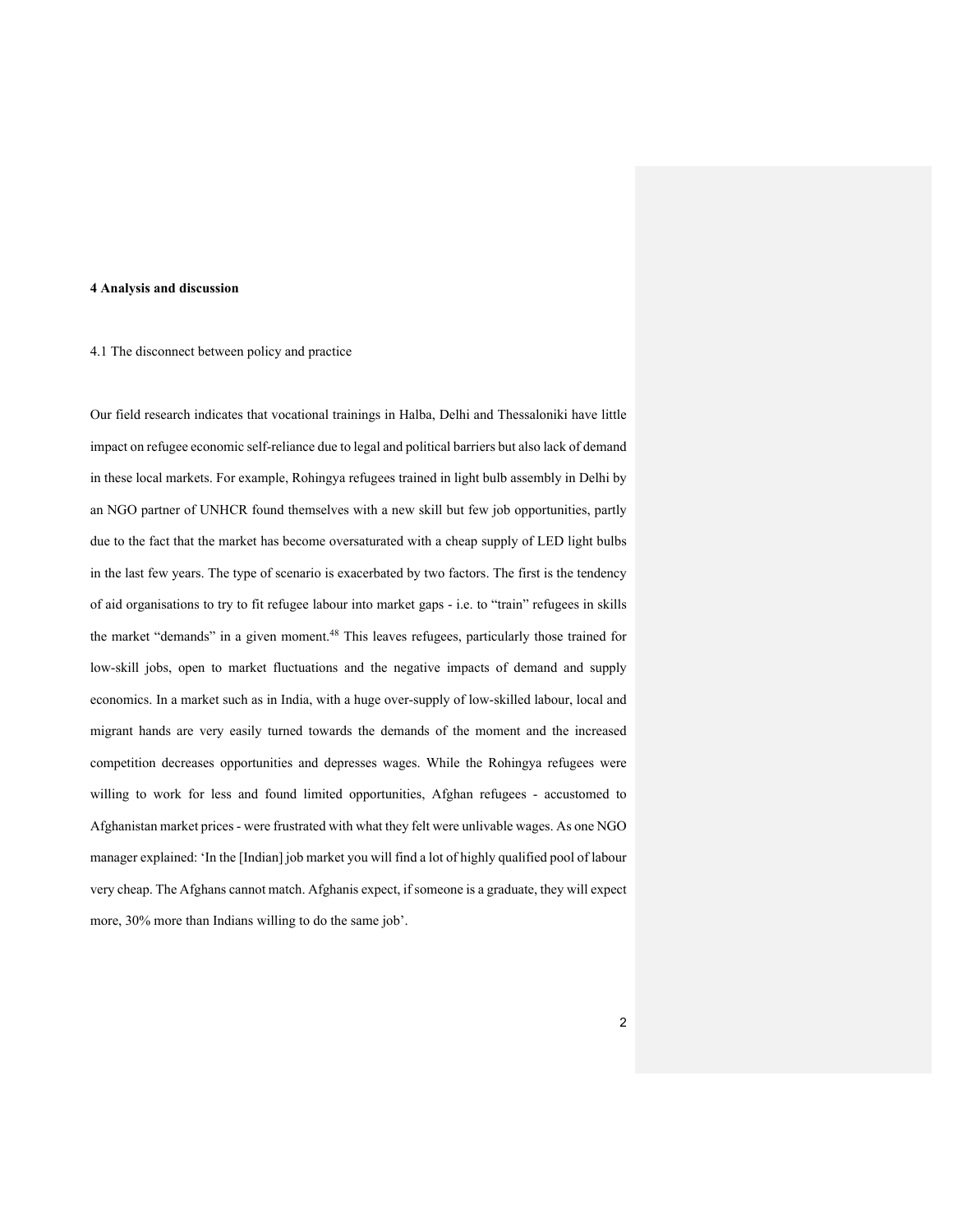The second factor comes as a result of the way aid organisations approach training in the first place - focusing on "skills" rather than meaningful employment opportunities – and having a deliberately limited impact. In this framework, humanitarian organisations actively curb income activities in contexts where local employment is historically low and increasingly put under strain after the arrival of refugees. For instance, in Halba livelihood programmes do not involve sales activities in the local market; rather, most of them are limited to providing refugees with new skills. Refugee women from Syria - interviewed in Halba in winter 2017 - affirmed they simply attended trainings to be able to produce home-made food and chocolates, or work as hairdressers and beauticians, but they were not given the opportunity to sell such products or have properties rented to be able to start their commercial activities. By the same token, a refugee woman contended: "What should I do with this learning? I lack the capital to start my own activity, and microcredit programmes generally address a very small number of beneficiaries. This is the reason why many friends of mine did not join the training in the first instance".

## 4.2 The social dimension of occupation

Even though such livelihood programmes neither produce actual labour nor significantly enhance economic activities and daily income, they turn out to have an important social implication. As a refugee woman in Halba pointed out, "If I hadn't joined this chocolate-making training course, I'd have stayed in the house all day, getting bored. This experience definitely enlarged my social networks". In other words, livelihood programmes were increasingly approached by the refugee interviewees as leisure activities, able to make people build a social life and have a space where to mingle with each other. Nonetheless, the aid workers interviewed in Halba were reluctant to **Deleted:** humanitarian

**Deleted:** , **Deleted:** 

**Deleted:** in March 2017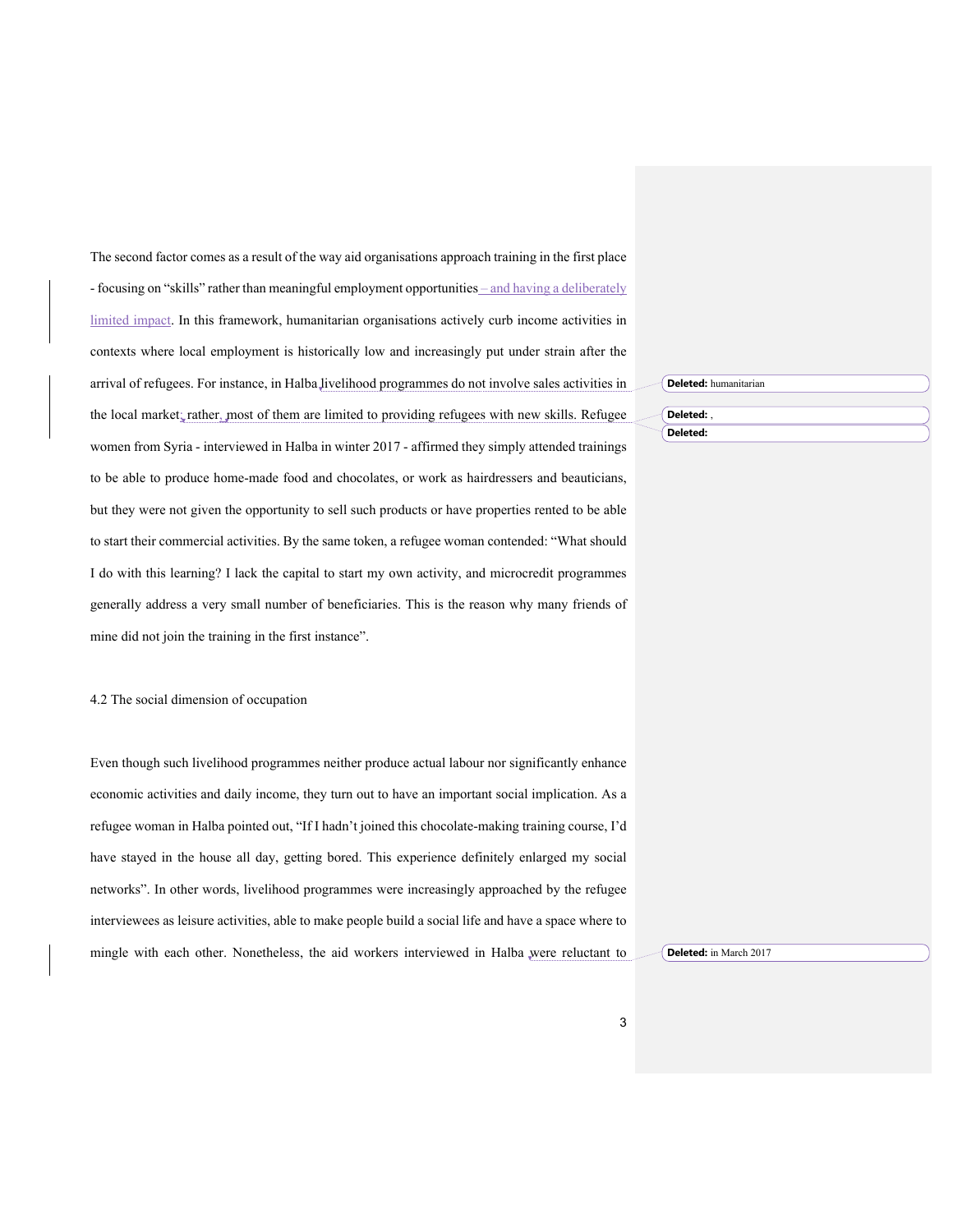classify such livelihood programmes in terms of "success" despite their positive social outcome, as they were initially planned to make refugees self-reliant in a politically and economically constrained environment.

Echoing XXX's observations in Halba regarding the importance of leisure and social activities in refugee lives, some of the more praised activities for promoting wellbeing in the view of these local community and faith organization members in Delhi have been ones focused on the arts or sports, albeit these were organised from within the community rather than by aid organisations. One Christian Afghan refugee explained that "it [playing music] has been good because Taliban did not even let us imagine playing music, but it's so calming and good for people who are in distress so I am happy that so many young people have taken it up and even made it big!". For many of the male Rohingya refugees in Delhi, football is an important past-time and, despite space limitations in their slum-like settlements, they constructed a football pitch for regular games. Several Rohingya interviewees spoke effusively about sport and its role in their lives. One young female Rohingya refugee aspires to be a professional runner and competes in (mostly informal) races in Delhi whenever she can. A male refugee from the Rohingya community noted: '[I] play [football] every day… My aspiration is to be in a football team and people recognize me as a Burmese footballer. And I am able to inspire more kids… I sometimes do daily manual labour work, but I don't need it. Whenever I call home, they send me money. Yesterday, I worked almost for 4 hours to earn 250 [Indian] rupees [approx. US \$3.60] but didn't get paid. I don't like to fight but sometimes you have to. This is why I am not leaving my football. Work can make me stop it'. For this young male refugee football is both a career aspiration, a daily recreational activity, and preferable to daily-wage labour, for which he gets paid minimal, or not at all.

**Deleted:** urban **Deleted:** and "resilience"

| Deleted: One        |  |
|---------------------|--|
| <b>Deleted:</b> the |  |
| <b>Deleted:</b> his |  |
| <b>Deleted: f</b>   |  |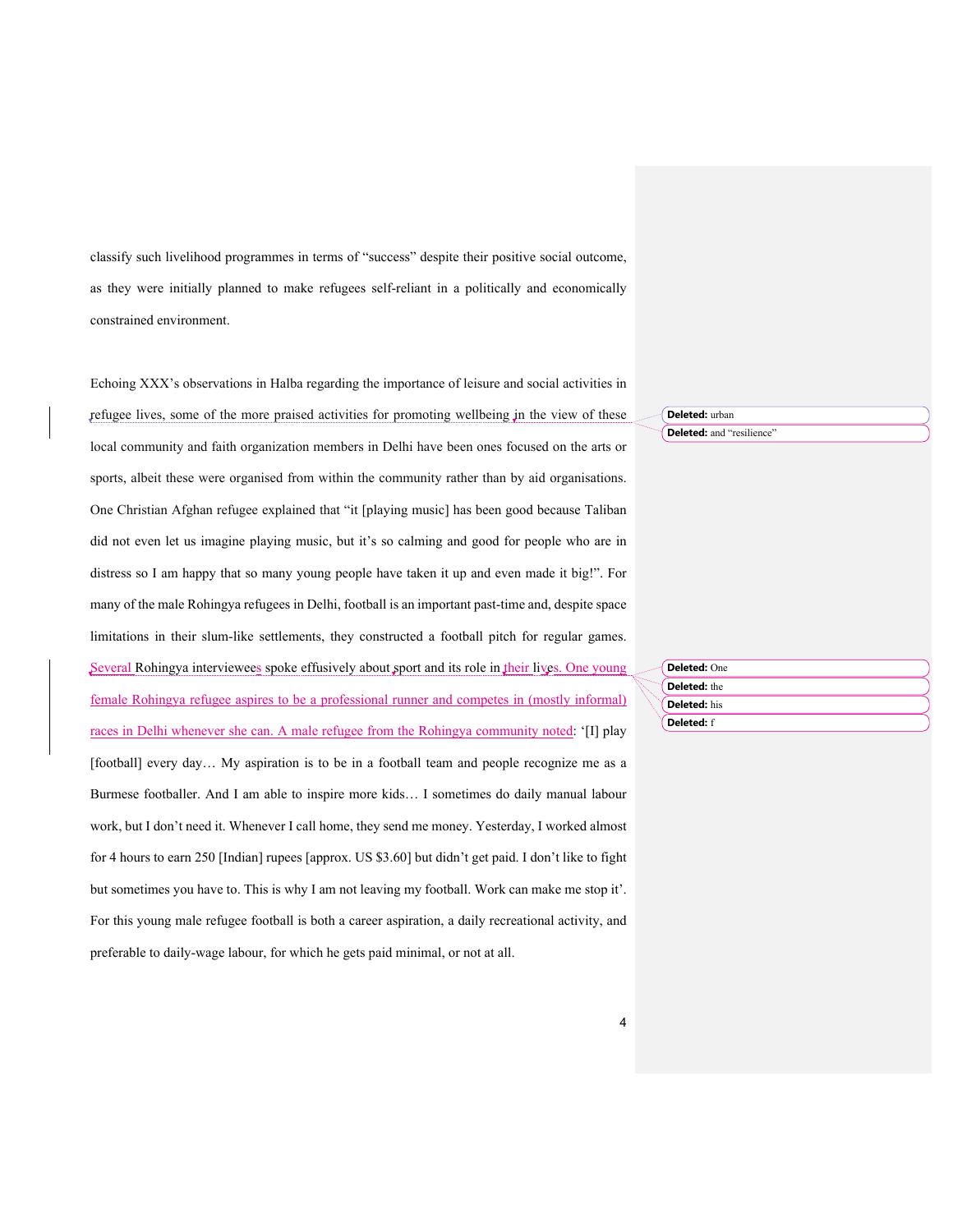Moreover, these games have opened out the Rohingya's social network. The same respondent noted that his team are getting support and training from 'foreigners' – 'They are helping us a lot. One German guy and two Polish girls'. An Indian student cultural organisation has set up matches with their football teams and the Delhi-based Rohingya "Shining Stars" team, explained their further significance: "[t]hrough football we can communicate our internal problems, and we can communicate our ability". Thus, just as refugees in Halba were utilising livelihoods programming as leisure time and for the foundation of a social network, refugees in Delhi have forged their own leisure activities and social networks in the gaps left by limited livelihood programmes and work opportunities.

In Greece, refugees awaiting the recognition of their status cannot work, and even then, very few opportunities exist. In the absence of opportunities, both informal-market and non-monetary forms of self-support become important and a number of refugees and migrants interviewed were volunteering their time and skills, including in supporting others to develop skills (like learning languages), cooking for collective solidarity initiatives, or involving themselves in other ways in the day-to-day running of the initiatives.<sup>49</sup> Through such practices, solidarity initiatives (and the social networks they provide a platform for) support participants to use what agency they have in the context to shape their own time spent in the city. The solidarity initiatives also provide a physical place for the development of networks of support. One interviewee described how those he met through a solidarity initiative had supported his application for asylum, and then once he had received asylum in Greece, in finding a job (as a translator for a Greek NGO) and an apartment. **Deleted:** humanitarian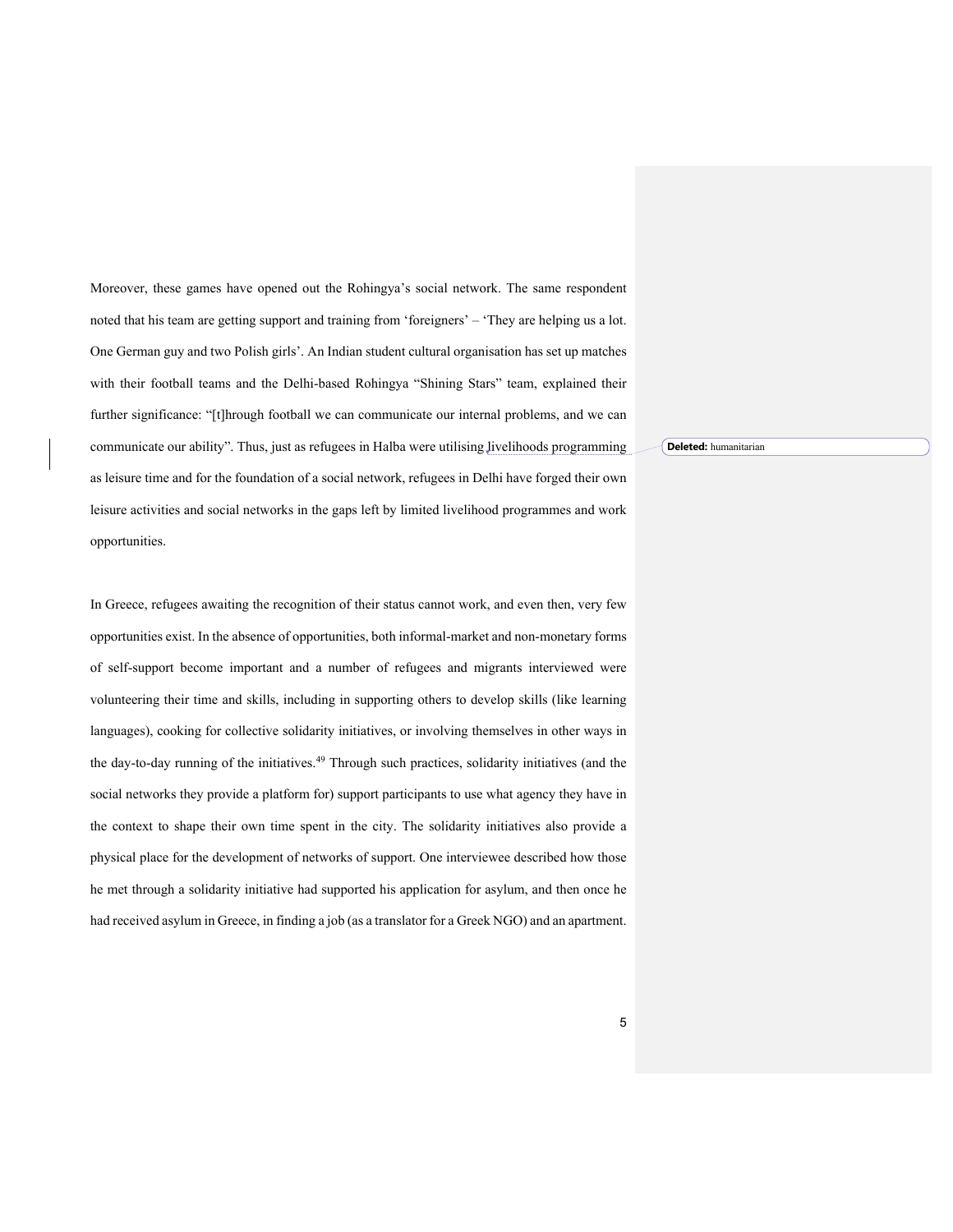These solidarity initiatives also provided greater space for a more participatory and open response evolving with the needs. These included activities of material solidarity such as food distribution, the serving of hot food, clothing distribution, legal support and referrals, a women's support group, but also classes such as Greek, Maths and Arabic. Moreover, these initiatives provide access to computers and library and a space for socialising, discussions, assemblies, concerts, parties, film screenings and arts activities, including dance, music and theatre.

While we acknowledge that there are INGOs providing social life opportunities and leisure activities, these are always seen as a separate category of action to livelihoods programming, and are often organised in compartmental silos with limited complementarity and exchanges between different programmes. The social dimension of livelihoods therefore goes unheeded, while most of the refugees interviewed in the three contexts highlighted it as the most successful impact of such programmes on their lives. Also, leisure activities are mostly targeted at children and youth, while neglecting other age groups.<sup>50</sup> $_{\text{v}}$ **Deleted:** socialising

4.3 The individual and collective dimension of refugee practices

While refugee livelihood systems are, in practical terms, based on inter-dependency at household, network and community level, humanitarian programmes have been found primarily individualfocused, aimed at developing individual employability. Therein, not only Lebanon, Greece and India present challenging structural and legal constraints to be able to facilitate or encourage refugee self-reliance, but the livelihood programmes mis-configure local patterns of everyday sustainability. The goal is training individuals in (often menial) labour or skilled activities through **Deleted:** livelihood **Deleted:** put in place

**Deleted:** potential role of socialisation to **Deleted:** programming

**Deleted:** socialisation

**Deleted:** There is in fact, on the one hand, a sort of underpinning association of the child as a subject to protect,<sup>51</sup> who has the legitimate – and even needed - access to play and socialisation;<sup>52</sup> and, on the other, the "economic adult" who should be helped to become a productive working member through self-reliance.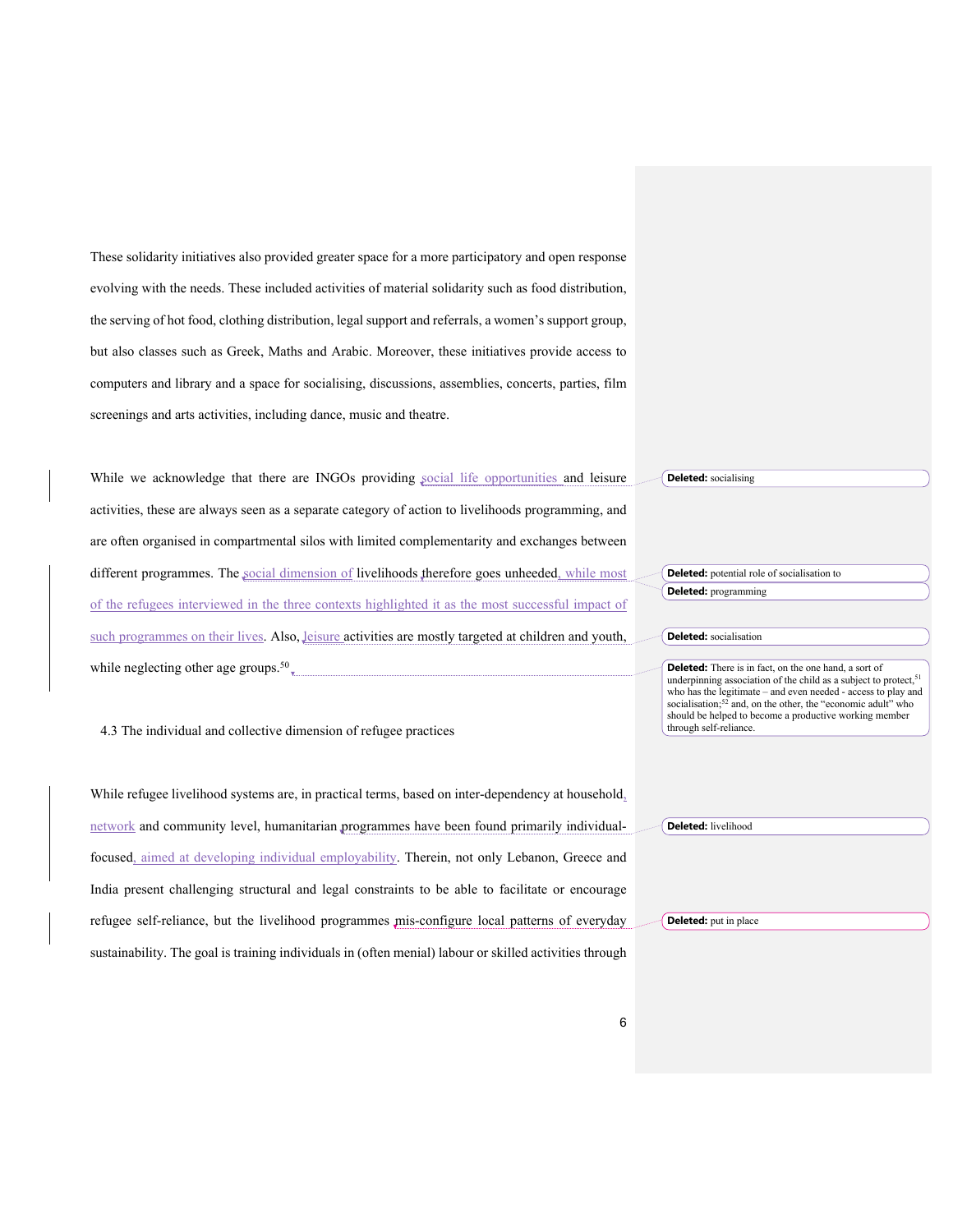workshops, or delivering foreign language and IT classes. In this way, networks of mutual support and household-based or community-based survival mechanisms that pre-exist crisis go unheeded in humanitarian programming, which, rather than capitalising on and reinforcing previous coping mechanisms, attempts to introduce new (potentially temporary) ones.

Self-reliance as a socially situated practice acquires a collective rather than individual meaning. This is because, on the ground, the "self" contained in the "self-reliance" formula is often collective rather than individual. This recalls Wittgenstein's *Wir-Subjectivitat* - "We-Subjectivity<sup>"53</sup> - according to which the social meaning of practice and discourse can only be generated by the collectivity. While it is a common belief that social meanings are dictated by culture or religion, we rather argue that self-reliance in such mobility networks and transit settings acquires a peculiar configuration, which heavily relies on external ties and collective arrangements of survival.

The case of Halba shows that self-reliance is practically sought out by relying on the mutual support of household members - and, more importantly, they are not necessarily members of the same family. For instance, Mohammad, originally from Aleppo (northern Syria), has been in Halba for 4 years. He used to be a tiler, but he then started suffering from slipped disc and could not work at all. Mohammad's sister became a widow while relocating to Lebanon, and had to rear her four children by herself (whom they call "orphans" due to the father's death occurred in an incident at work one year before). Mohammad's family, his sister, and her three kids nowadays live together to support each other. His sister receives help from local charities to take care of the fatherless children. Resisting official humanitarian policies, both families sell the WFP food vouchers (27

**Deleted:** The following accounts show the communitybased character that self-reliance mechanisms assume in the everyday life of urban refugees. In this vein, s

**Deleted:** By this token

**Deleted:** By **Deleted:** r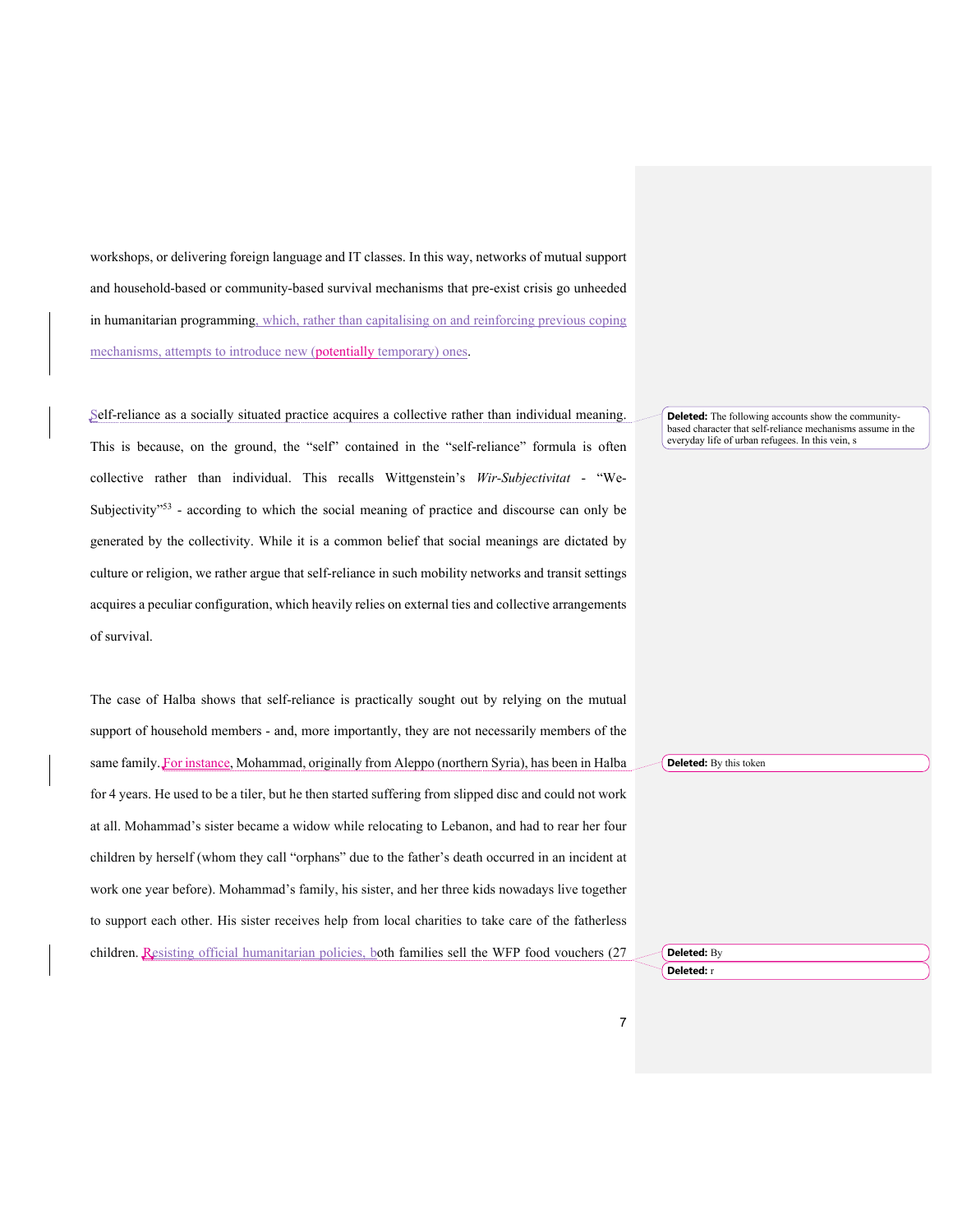USD per month per household member) to be able to pay the rent (130 USD including electricity bills). Being eleven household members, they can sell their vouchers to Lebanese neighbours for 297 USD per month. Economically vulnerable Lebanese families in fact crave to receive financial support for everyday shopping expenses in the Akkar region; yet, most of them are ineligible to humanitarian assistance. In this context, purchasing vouchers for cheap prices allow them to access a wider range of food items. Mohammad also specified: "We're able to save up some money by purchasing cheap food, but the rent needs much more... With no work, there is no alternative than selling vouchers". Self-reliance, in this case, is household-oriented rather than being an individually started strategy of coping and producing self-sustainability.

In this framework, it is frequent to see mutual support and services between refugees and poor local residents. Zena is a Lebanese Halba resident, who has never benefited from livelihoods programmes despite her financial hardships. Her husband works in a Beirut factory for 450 USD per month, the half of which needs to be spent for daily commuting. She assists Syrian refugee children to do their homework in the afternoon hours. While she provides this service free of charge, the children's families chose to build their tents on her private land, and pay to her a cheap monthly rent. Another example of self-reliance being based on mutual support is provided by the everyday practice of car-sharing in Akkar's villages. Car sharing is a relatively common practice among Syrians and Lebanese residents who reside in Halba and surroundings. Both Syrian and Lebanese poor income families cannot afford owning and maintaining a private car. Fieldwork indicates that such collective practices provide evidence of longstanding self-sufficiency mechanisms, which humanitarian programming does not take into account, therefore failing in the official policy that aims to potentiate refugees' everyday tactics of survival.54

**Deleted:** on the whole

**Deleted:** local

8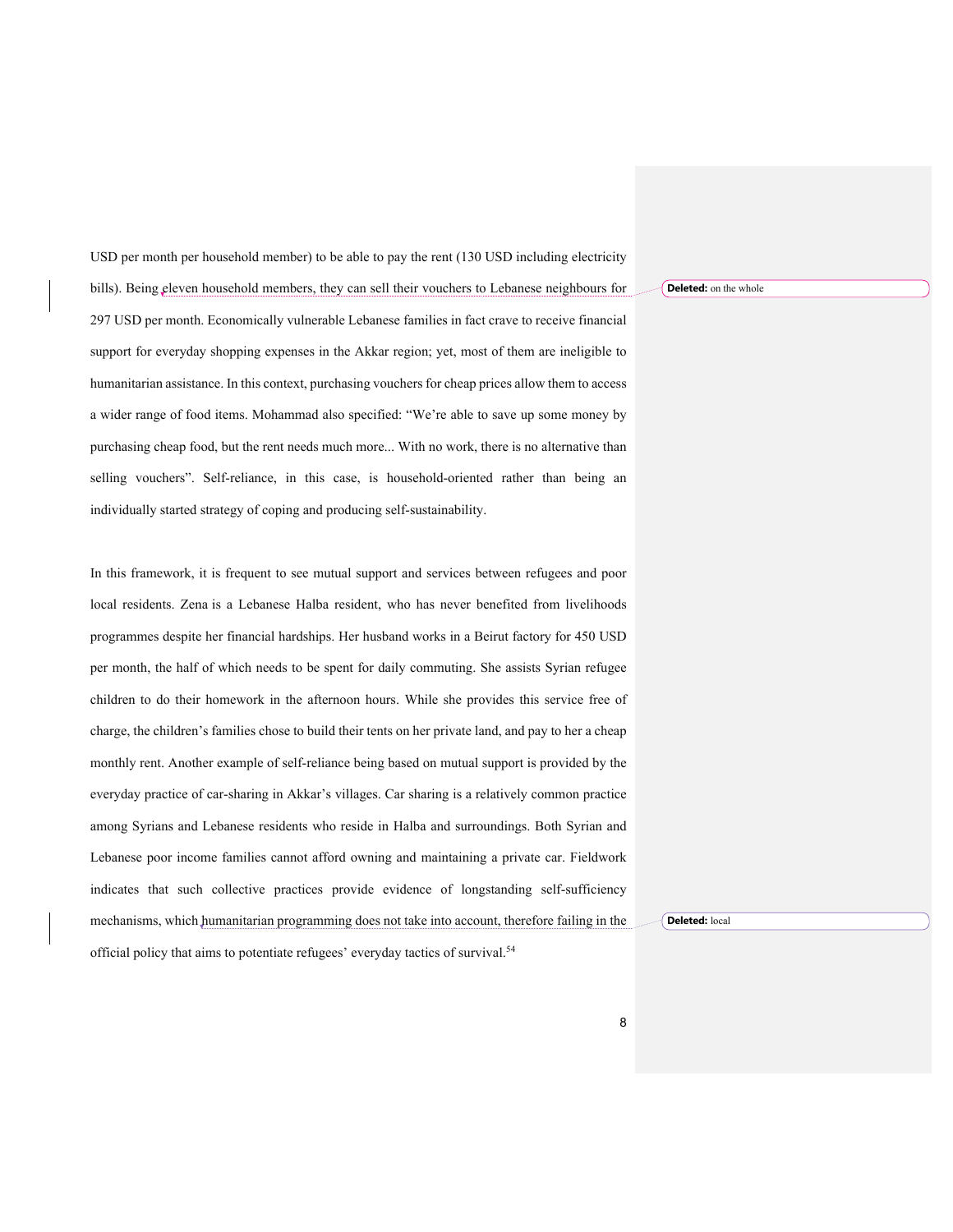In the context of Delhi, for Afghan Sikh and Christian refugees, mutual support often comes through the wider community network and faith-based organisations.<sup>55</sup> For instance, Afghan Sikh refugees that had fled after the Soviet invasion of Afghanistan and arrived in India in the early 1980s then contributed to the establishment of the Khalsa Diwan Welfare Society (KDWS) in the early 1990s, which received a second wave of Sikh and Hindu Afghan refugees fleeing the Taliban. One Afghan Sikh refugee recalled of that period, "on reaching here, we realised that the government did not care about us but were only concerned about resettling Muslim refugees to third countries who they perceived to be a security threat". The longer-term Afghan refugees and local Indian community, particularly through the Sikh temples, offered initial emergency food and shelter relief and, through KDWS, developed a more extensive programme of activities, which included skills training, cultural activities and education support.

These shared services, leisure and cultural practices, and social networks exemplified in Halba and Delhi extend beyond the time of emergency crisis and are vital for refugees' own sense of wellbeing. Beyond that, they also contribute to the construction and maintenance of social capital and local inter-dependencies, which are essential for urban refugee self-sufficiency when state and humanitarian care (where they exist at all) fall short. Returning to a point made at the outset of this paper, while community interdependence and non-economic activities are understood as key facets of self-reliance – or, at least, autonomy and well-being – among citizens of a state,<sup>56</sup> the importance of these practices and networks for refugees are overlooked in humanitarian policy. **Deleted:** go unrecognised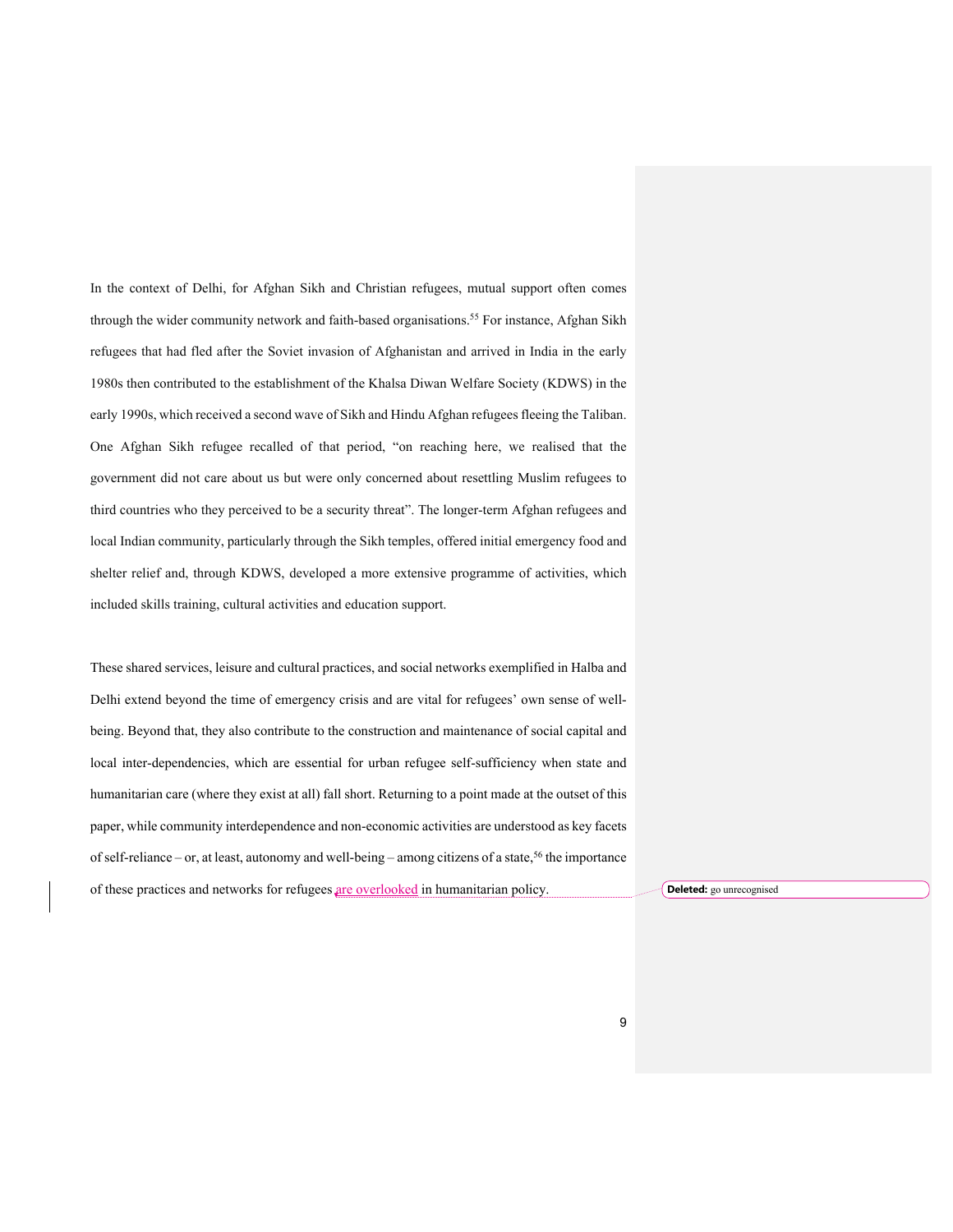Similarly, in Greece, refugees perceived their self-reliance as a collective process, dependent upon the social networks they were able to create both in their own national community and with local residents. Shared nationality with refugees and migrants already living in the city is a key factor of support for some new arrivals. At times, this can be the most significant factor in helping arrivals to find accommodation (including squats), develop networks and informal livelihood opportunities (which can also be heavily based on nationality), and understand and navigate the city. The participation in local autonomous solidarity initiatives which are organised by horizontal collectives also respond to a very important socio-political aspect. Refugees can participate in the governance of these initiatives which is particularly significant given a wider context that so often silences refugees and migrants, and in which humanitarian responses have offered little opportunity for input and influence. In such cases, solidarity initiatives have resulted in qualitatively different forms and experiences of support and self-support to those resulting from the humanitarian response to date. For example, a number of interviewees reflected that the city's local groups, especially its solidarity initiatives, are much more inclined to listen to refugees than humanitarian organisations, and to adapt their actions accordingly. Moreover, while the humanitarian response has contributed to the individualisation of responsibility through its emphasis on self-reliance and entrepreneurship, solidarity initiatives have promoted the 'active participation of citizens in political society'.57

At the level of socio-economic exclusion and poverty that refugees occupy in the urban contexts here taken into analysis, humanitarian market-based self-reliance programmes not only evidence a divide between policy and practice, but can also be counterproductive. Wage-labour in a lowskilled job in the informal economy pays incredibly poorly. One Afghan refugee respondent **Deleted:** this participation appears to have the potential to facilitate a sense of agency solely through being recognised as an active subject, which research has shown has implications for what some participants then feel they are able to do. …S

**Deleted:** S

S

**Deleted:** result in being **Deleted:** low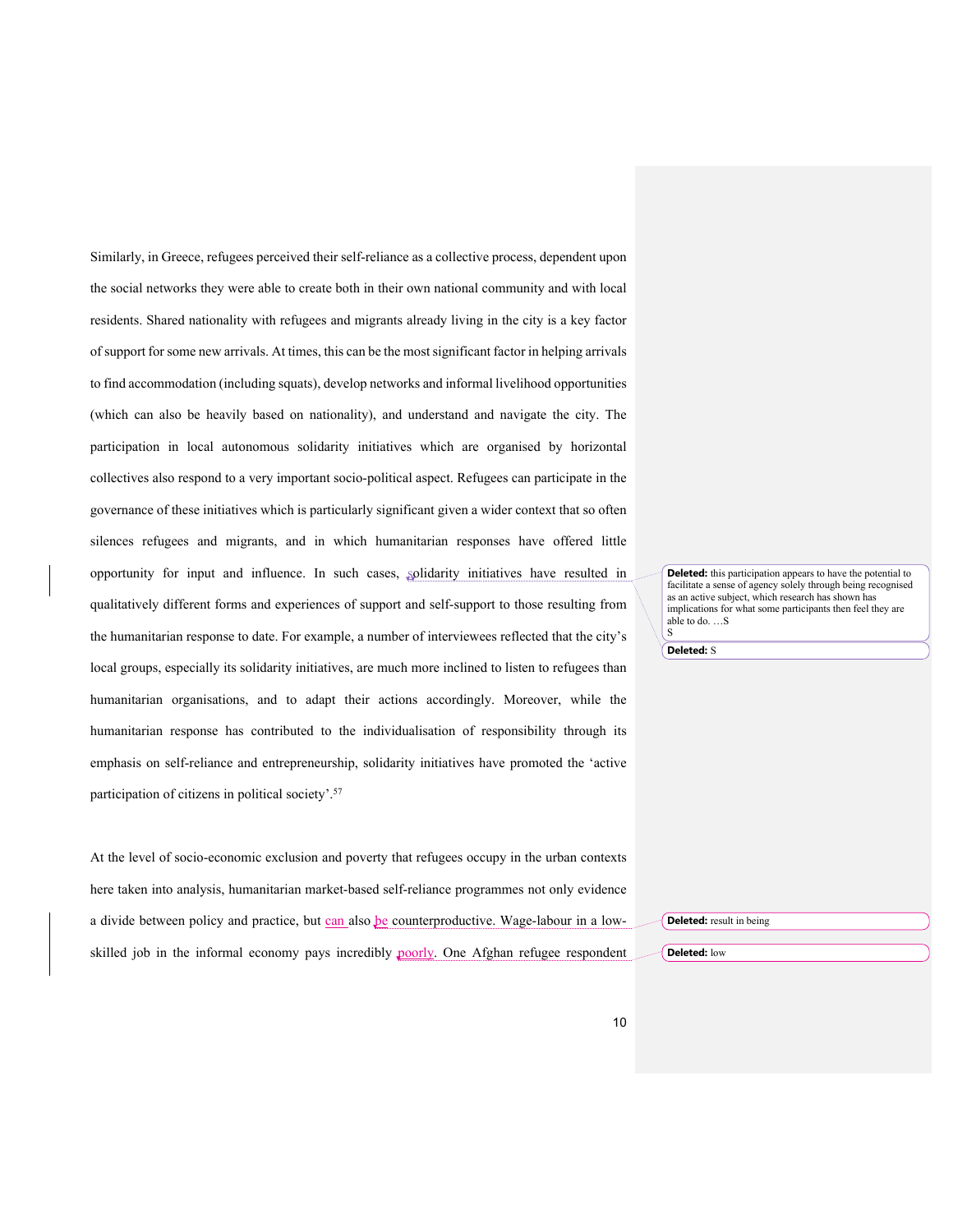recalled that in his first UNHCR-placed job in Delhi he made only 3000 India rupees per month (approx. \$45 USD) making paper plates, and of that '1000 rupees went in room rent and I had to survive on just 2000 [\$30 USD] a month'. Consequently, longer hours need to be worked or multiple jobs balanced just to make ends meet, which takes refugees away from their local networks and partaking in shared social rituals and practices. While wage-labour is essential for daily hand-to-mouth survival, it is political advocacy, solidaristic support and social communities -- fostered among a wider social base -- that are essential for longer term change in discriminatory legal and political practices, and care practices that go beyond the economic. Through their individualised, neoliberal "job" and "income" priorities, humanitarian self-reliance programmes, as they currently stand, can inadvertently bypass opportunities for solidaristic local network formation, social communities, and political claim-making, or overlook those that already exist.<sup>58</sup> Moreover, findings show that official humanitarian policies can also create new challenges (Eg. The sale of the food vouchers) and end up being resisted by practices put in place by the refugees themselves in order to address their own needs.

While the Lebanon study mostly shows household-based and, although to a lesser extent, intercommunity self-reliance practices, in India self-reliance involves out-group as much as in-group support practices. The case of Greece further shows how mutual assistance develops along community lines, but it also related to larger social networks and inter-community support.

### **5. Conclusion**

Humanitarian agencies promote a policy discourse of self-reliance, understood as making individual refugees financially independent from aid assistance. However, political and economic

**Deleted:** disrupt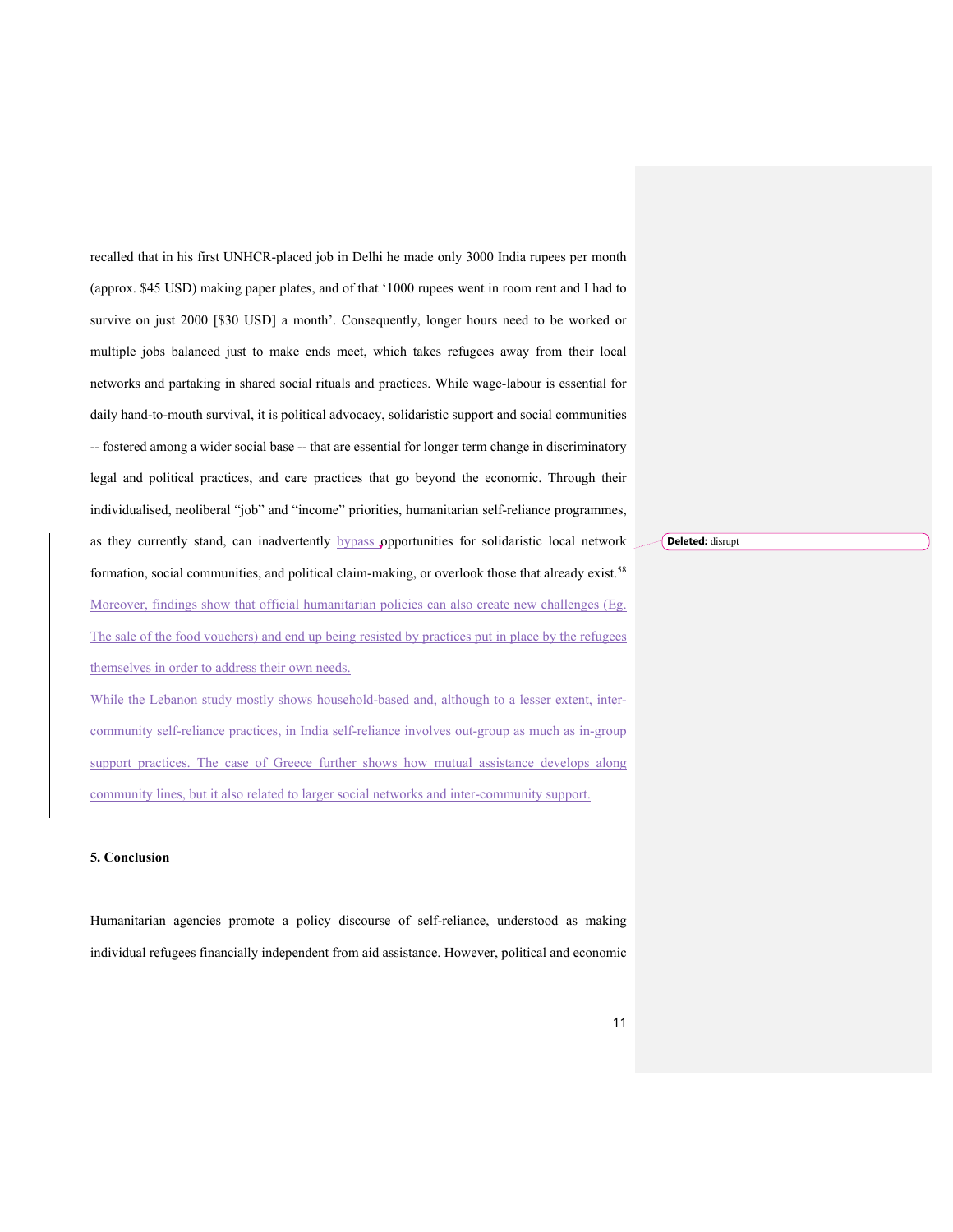constraints in the host countries make this type of self-reliance unachievable and livelihoods programmes based on this understanding of self-reliance are often considered a failure. A more nuanced and localised understanding of self-reliance demonstrates that refugees value the social and collective leisure aspects of livelihoods programmes even if they are not leading to economic self-reliance, or they develop alternative social activities which better respond to their needs. Leisure and social activities, which expand and strengthen social networks without an immediate, impact on livelihoods are a fundamental dimension of self-reliance, which does not merely regard young age social groups. Moreover, refugee self-reliance practices, including income-generating activities, build on collective strategies at household and community levels. Questioning the "economic adult" postulate, aid agencies should recognise the importance of social and leisure dimensions and the way in which self-reliance is approached as a collective strategy by refugees.

In all three cases, *i*the importance of social and collective forms of leisure activities, unexpectedly emerged as a central theme from the data. In Lebanon, leisure was an unintended result of livelihood programming. In India, many refugees were not attending livelihoods programmes and were instead engaging in volunteering work and social activities in their communities (sometimes choosing unpaid sport over menial labour); while in Greece, refugees were engaging in  $\text{soci}$ political life through autonomous initiatives with host communities which gave them agency and allowed them to participate in decision-making processes. Moreover, self-reliance practices involved more explicitly political aspects of being together exclusively in the case of Greece, where refugees are legally recognised as such and can aspire to citizenship.

**Deleted:** complex

|                             | <b>Deleted:</b> Socialisation, defined as |
|-----------------------------|-------------------------------------------|
| Deleted: 1                  |                                           |
| Deleted: /direct            |                                           |
| <b>Deleted:</b> /income, is |                                           |
| <b>Deleted:</b> s           |                                           |
| Deleted: own                |                                           |
|                             | <b>Deleted:</b> their economic dimension  |

|  | <b>Deleted:</b> from the data          |
|--|----------------------------------------|
|  | <b>Deleted:</b> t unexpectedly emerged |
|  | <b>Deleted:</b> socialisation (        |
|  | Deleted: )                             |
|  | <b>Deleted:</b> socialisation          |

| and 1 | Deleted:                      |
|-------|-------------------------------|
|       | <b>Deleted:</b> socialisation |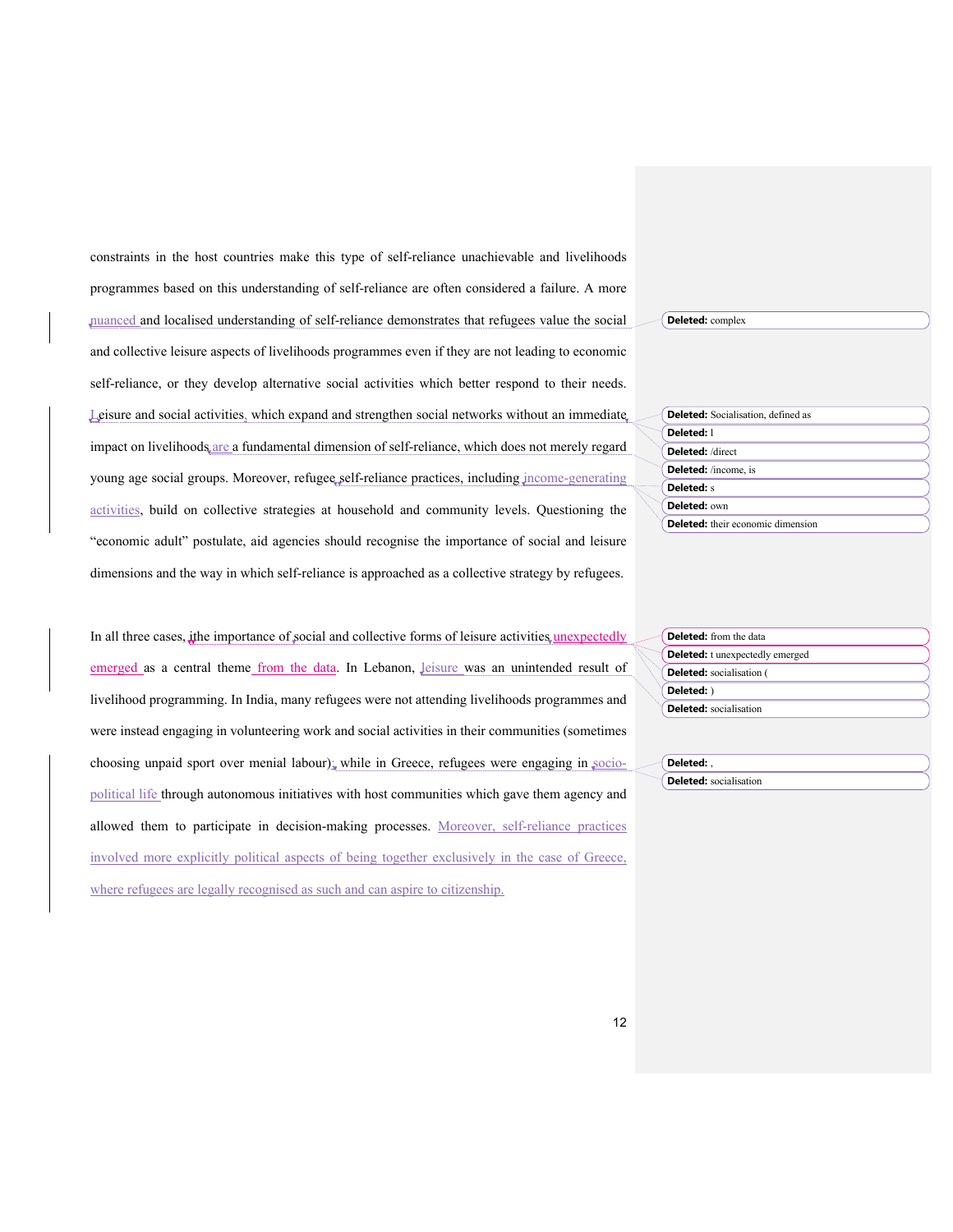| From these studies it is clear that leisure and social life are fundamental dimensions of "self-   |  |  |  |  |
|----------------------------------------------------------------------------------------------------|--|--|--|--|
|                                                                                                    |  |  |  |  |
| reliance", which is understood by refugees as a collective endeavour, The expansion or             |  |  |  |  |
| strengthening of social networks should therefore be recognised as a primary need. This is at odds |  |  |  |  |
| with much humanitarian "self-reliance" programming, which does not account for social life and     |  |  |  |  |
| leisure as components of survival and wellbeing, and instead continues to reinforce neoliberal     |  |  |  |  |
| ideas that the economically autonomous adult refugee is the ultimate goal.                         |  |  |  |  |

| <b>Deleted:</b> As it was clear       |
|---------------------------------------|
| <b>Deleted:</b> f                     |
| <b>Deleted:</b> socialisation         |
| <b>Deleted:</b> is                    |
| Deleted: a                            |
| <b>Deleted: and it</b>                |
| Deleted: .                            |
| Deleted: t                            |
| <b>Deleted:</b> through socialisation |
| <b>Deleted:</b> thus                  |
| <b>Deleted:</b> socialising           |

<sup>4</sup> In some instances, refugee "self-made" practices, such as self-settlement, have attained a level of success for the refugees, and are more suitable to the host country's political economy. This is not the case, however, in Lebanon, India and Greece for the refugee groups of our study, as we explain in this paper. Lucy Hovil, "Self-settled Refugees in Uganda: An Alternative Approach to Displacement?," *Journal of Refugee Studies* 20, No. 4 (2007): 599-620; Suzan Ilcan, Marcia Oliver and Laura Connoy, "Humanitarian Assistance and the Politics of Self-Reliance. Uganda's Nakivale Refugee Settlement", CIGI Papers No. 86 (Waterloo, CA: 2015).

<sup>5</sup> UNHCR. Promoting Livelihoods and Self Reliance. (Geneva: UNHCR, 2011).

<sup>7</sup> Juliano Fiori, Fernando Espada, Jessica Field, and Sophie Dicker, *The echo chamber: results, management, and the humanitarian effectiveness agenda* (London: The Humanitarian Affairs Team, Save the Children, 2016). <sup>8</sup> Jeff Crisp "Finding Space for Protection: An inside account of the evolution of UNHCR's Urban Refugee Policy,"

<sup>11</sup> See for example <u>http://help.unhcr.org/greece/living-in-greece/access-to-welfare/.<br><sup>15</sup> Veronique Barbelet and Caitlin Wake, *Livelihoods and Displacement: From Refugee Perspectives to Aid Agency*</u> *Response* (London: Humanitarian Policy Group, 2017); Evan Easton-Calabria, Ulrike Krause, Jessica Field, Abunhav Tiwari, Yamini Mookherjee, Caitlin Wake, Veronique Barbelet, Estella Carpi, Amy Slaughter and Kellie C. Leeson, *Research in Brief: Refugee Self-Reliance: Moving Beyond the Marketplace,* Policy Brief no. 7 (Oxford Refugees Studies Centre, 2017); Juliano Fiori, Fernando Espada, Jessica Field, and Sophie Dicker, *The echo chamber: results, management, and the humanitarian effectiveness agenda* (London: The Humanitarian Affairs Team, Save the Children, 2016).

<sup>17</sup> XXX.

| Deleted: 1 |  |  |
|------------|--|--|
| Deleted: ¶ |  |  |
|            |  |  |

**Deleted:** ¶

13

<sup>&</sup>lt;sup>1</sup> Jeff Crisp "Finding Space for Protection: An inside account of the evolution of UNHCR's Urban Refugee Policy," *Refuge* 33, No. 1 (2017): 89; Shalini Mehan "From Care and Maintenance to Self-Reliance: Sustainable Business Model Connecting Malian Refugee Artisans to Swiss Markets Using Public-Private Partnerships," in *New Issues in Refugee Research* (Geneva: UNHCR, 2016).

<sup>2</sup> Sarah Meyer, *The 'Refugee Aid and Development' Approach in Uganda: Empowerment and Self-Reliance of Refugees in Practice*, Research Paper No. 131 (Geneva: UNHCR, 2016).

<sup>3</sup> Mark Duffield, "The Liberal Way of Development and the Development—Security Impasse: Exploring the Global Life-Chance Divide," *Security Dialogue* 41, No. 1 (2010): 65-66.

*Refuge* 33, No. 1 (2017): 89.

<sup>&</sup>lt;sup>16</sup> Michel Agier, *Managing the Undesirables: Refugee Camps and Humanitarian Government* (Cambridge: Polity Press, 2011).

<sup>19</sup> UNDP, *Human Development Report 1994*, *New Dimensions of Human Security* (New York: UNDP, 1994), available at: http://hdr.undp.org/en/reports/global/hdr1994/. **Deleted:** ¶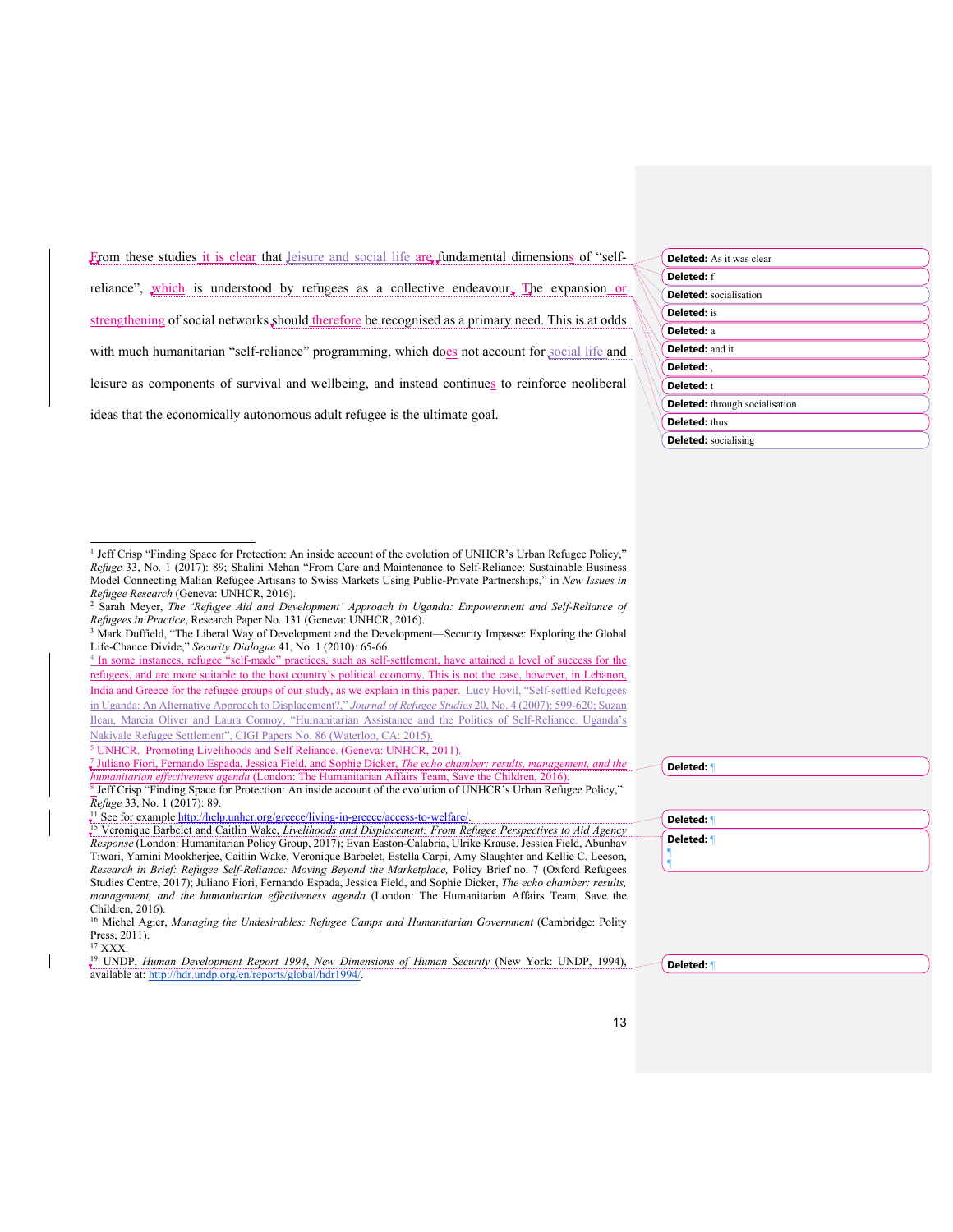Report 03/11 (2003), available online at: http://www.unhcr.org/41c6a19b4.pdf; Veronique Barbelet, Caitlin Wake, *Livelihoods and Displacement: From Refugee Perspectives to Aid Agency Response* (London: Humanitarian Policy Group, 2017).

<sup>31</sup> UNHCR, "Local Integration and Self-Reliance," EC/55/SC/CRP.15 (2005): 3, available at www.unhcr.org.

<sup>32</sup>Sarah Meyer, *The 'Refugee Aid and Development' Approach in Uganda: Empowerment and Self-Reliance of Refugees in Practice, Research Paper No. 131 (Geneva: UNHCR, 2016).* 

<sup>33</sup> John Chalcraft, *Syrian Migrant Workers in Lebanon: The Limits of Transnational Integration, Communitarian Solidarity, and Popular Agency* (2006), EUI Papers, RSCAS, 2006/26.

<sup>34</sup> Filippo Dionigi, "Rethinking Borders. The Case of the Syrian Refugee Crisis in Lebanon," *Refugees and Migration Movements in the Middle East* 25 (2017): 22-29 (University of Southern California: Pomeps).

<sup>35</sup> Maja Janmyr, "No Country of Asylum: 'Legitimizing' Lebanon's Rejection of the 1951 Refugee Convention," *International Journal of Refugee Law* 29, no. 3 (2017): 438-465.

36Maja Janmyr, "No Country of Asylum: 'Legitimizing' Lebanon's Rejection of the 1951 Refugee Convention," *International Journal of Refugee Law* 29, no. 3 (2017): 438-465.

37Maja Janmyr, "No Country of Asylum: 'Legitimizing' Lebanon's Rejection of the 1951 Refugee Convention," *International Journal of Refugee Law* 29, no. 3 (2017): 438-465.

<sup>38</sup> Maja Janmyr, "No Country of Asylum: 'Legitimizing' Lebanon's Rejection of the 1951 Refugee Convention," *International Journal of Refugee Law* 29, no. 3 (2017): 438-465.

<sup>39</sup> UNHCR, *Factsheet India,* February 2018, UNHCR India.

<sup>40</sup> UNHCR, *Factsheet India,* February 2018, UNHCR India.

<sup>41</sup> UNHCR, *Destination New Delhi: A Review of the Implementation of UNHCR's Urban Refugee Policy in India's Capital City*, 2013, accessible online at: http://www.unhcr.org/51f66e7d9.pdf.

<sup>&</sup>lt;sup>20</sup> Judith Large and Timothy D. Sisk, *Democracy, Conflict and Human Security. Pursuing Peace in the 21<sup>st</sup> Century* (Stockholm: International IDEA, 2006); United Nations Trust Fund for Human Security (UNTFHS), *Human Security in Theory and Practice: An Overview of the Human Security Concept and the United Nations Trust Fund for Human Security*, 2009, available at http://www.un.org/humansecurity/sites/www.un.org.humansecurity/files/human\_security in theory and practice english.pdf. <sup>21</sup> Laura Guazzone and Daniela Pioppi, *The Arab State and Neo-liberal Globalization. The Restructuring of State* 

*Power in the Middle East* (Reading, UK: Ithaca Press, 2009).

<sup>22</sup> Hannah Arendt, *The Human Condition* (Chicago, IL: Chicago University Press, 1958); Giorgio Agamben, *Homo Sacer: Sovereign Power and Bare Life*, trans. Daniel Heller-Roazen (Stanford, CA: Stanford University Press, 1998); Mariella Pandolfi, "Laboratory of Intervention. The Humanitarian Governance of the Postcommunist Balkan Territories," in ed. Mary-Jo Del Vecchio, Good, Sandra Teresa Hyde, Sarah Pinto, Byron J. Good, *Postcolonial Disorders*, 157-186 (Berkeley, CA: University of California Press, 2008).

<sup>23</sup> UNHCR, *Refugee Livelihood Network (RLN), Newsletter Urban Refugee Livelihoods*, 2004.

<sup>&</sup>lt;sup>24</sup> UNHCR, *Development Assistance for Refugees (DAR) for Uganda Self Reliance Strategy*, RLSS/ DOS Mission Report 03/11 (2003), available online at: http://www.unhcr.org/41c6a19b4.pdf.<br><sup>25</sup> Sarah Meyer, "The 'Refugee Aid and Development' Approach in Uganda: Empowerment and Self-Reliance of

Refugees in Practice," UNHCR Research Paper No. 131 (2006), accessible online at: http://www.unhcr.org/4538eb172.pdf/.<br><sup>26</sup> UNHCR, *Development Assistance for Refugees (DAR) for Uganda Self Reliance Strategy*, RLSS/ DOS Mission

<sup>27</sup> Lorenza Errighi and Jorn Griesse, *The Syrian Refugee Crisis: Labour Market Implications in Jordan and Lebanon*, Discussion Paper 029 (2016), European Economy, available<br>
https://ec.europa.eu/info/sites/info/files/file\_import/dp029\_en\_2.pdf.<br>
28 Maia January The Legal Statistics is properly and the contract of the contract of the co

Maja Janmyr, *The Legal Status of Syrian Refugees in Lebanon* (Issam Fares Institute for Public Policy and International Affairs Working Paper, American University of Beirut, 2016), available at:<br>https://www.aub.edu.lb/ifi/publications/Documents/working papers/20160331 Maja Janmyr.pdf.

<sup>&</sup>lt;sup>29</sup> Katarzyna Grabska, "Marginalization in urban spaces of the global south: Urban refugees in Cairo," *Journal of Refugee Studies* 19, No. (2006): 293.

<sup>30</sup> Richard Black, "Livelihoods Under Stress: A Case Study of Refugee Vulnerability in Greece," *Journal of Refugee Studies* 7 (1994): 360–377; Robert Chambers, "Hidden Losers? The Impact of Rural Refugees and Refugee Programmes on Poorer Hosts," *International Migration Review* 20 (1986): 245–263; Sarah Meyer, *The 'Refugee Aid and Development' Approach in Uganda: Empowerment and Self-Reliance of Refugees in Practice*, Research Paper No. 131 (Geneva: UNHCR, 2016); Beth Elise Whitaker, "Changing Opportunities: Refugees and Host Communities in Western Tanzania," *New Issues in Refugee Research*, Working Paper 11 (Geneva, Switzerland: Centre for Documentation and Research, United Nations High Commissioner for Refugees, 1999).